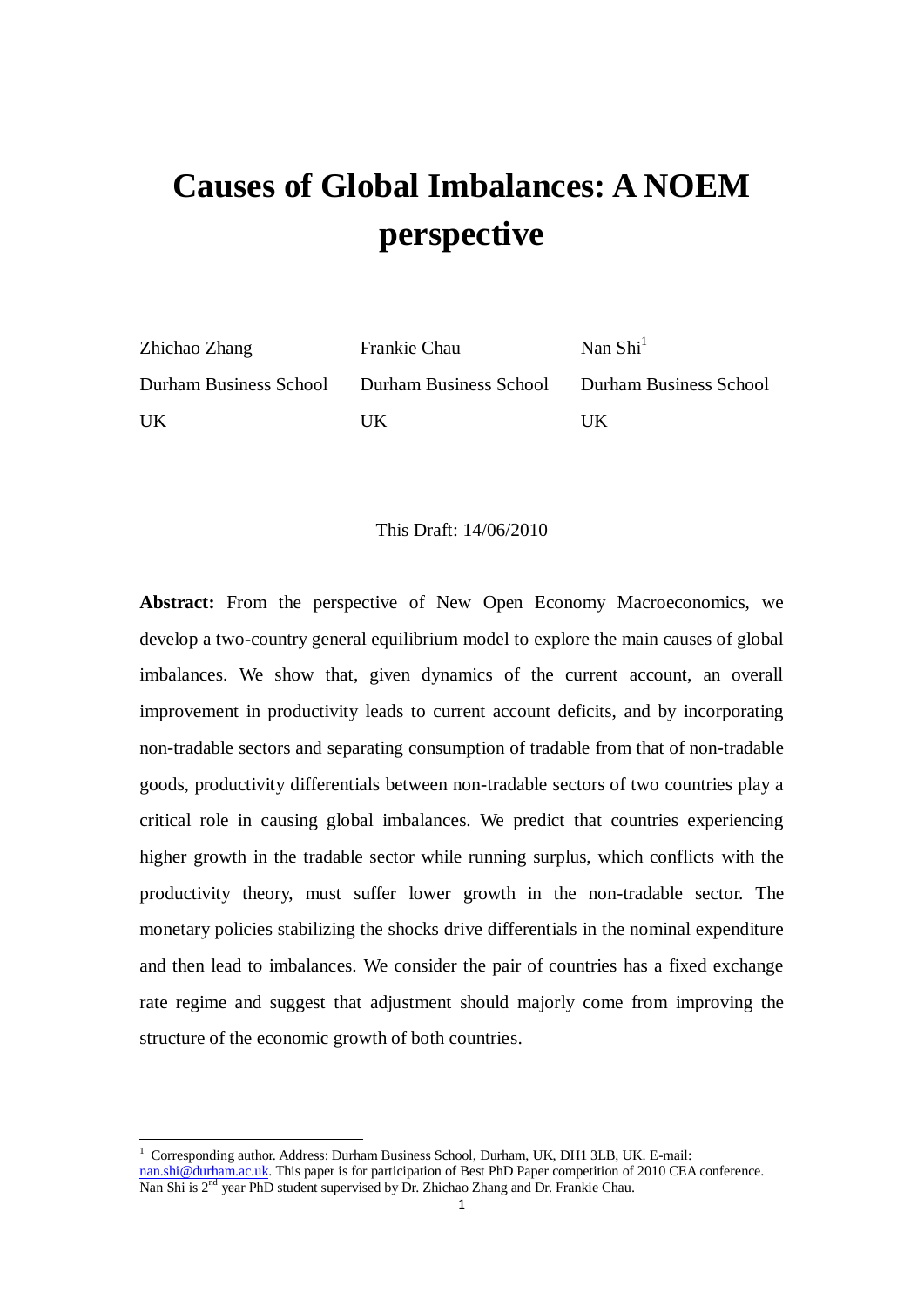## **Causes of Global Imbalances: A NOEM perspective**

## **1. Introduction**

In major regions of the world, many economies in the recent decades have experienced structural imbalances in their external accounts, which is known as the global imbalances. At the fore-front of these imbalances is the United States that, in 2008, the country's ratio of current account deficits to GDP reached 4.72%, which is alarmingly high. In a mirror image of the obstinate trade deficit in the US, there are persistent current account surpluses in Asia and oil producing countries. Possible dire consequences of the global imbalance have become a major concern of the world economy and debates are raging on its resolution.

Adjustment of the global imbalances requires an apt understanding of the causes behind the phenomenon. The growing literature on the global imbalances has produced six major strands on the causes (Mendoza, Quadrini and R 6s-Rull 2009). One prominent school believes that the imbalances result from economic policy misalignments in the US and other countries (Blanchard, Giavazzi and Sa 2005; Obstfeld and Rogoff 2005; Roubini and Setser 2005). Other approaches argue that the imbalances are caused by events such as differentials in productivity growth (Backus, Henriksen, Lambert and Telmer 2005; Caballero, Farhi and Gourinchas 2008; Engel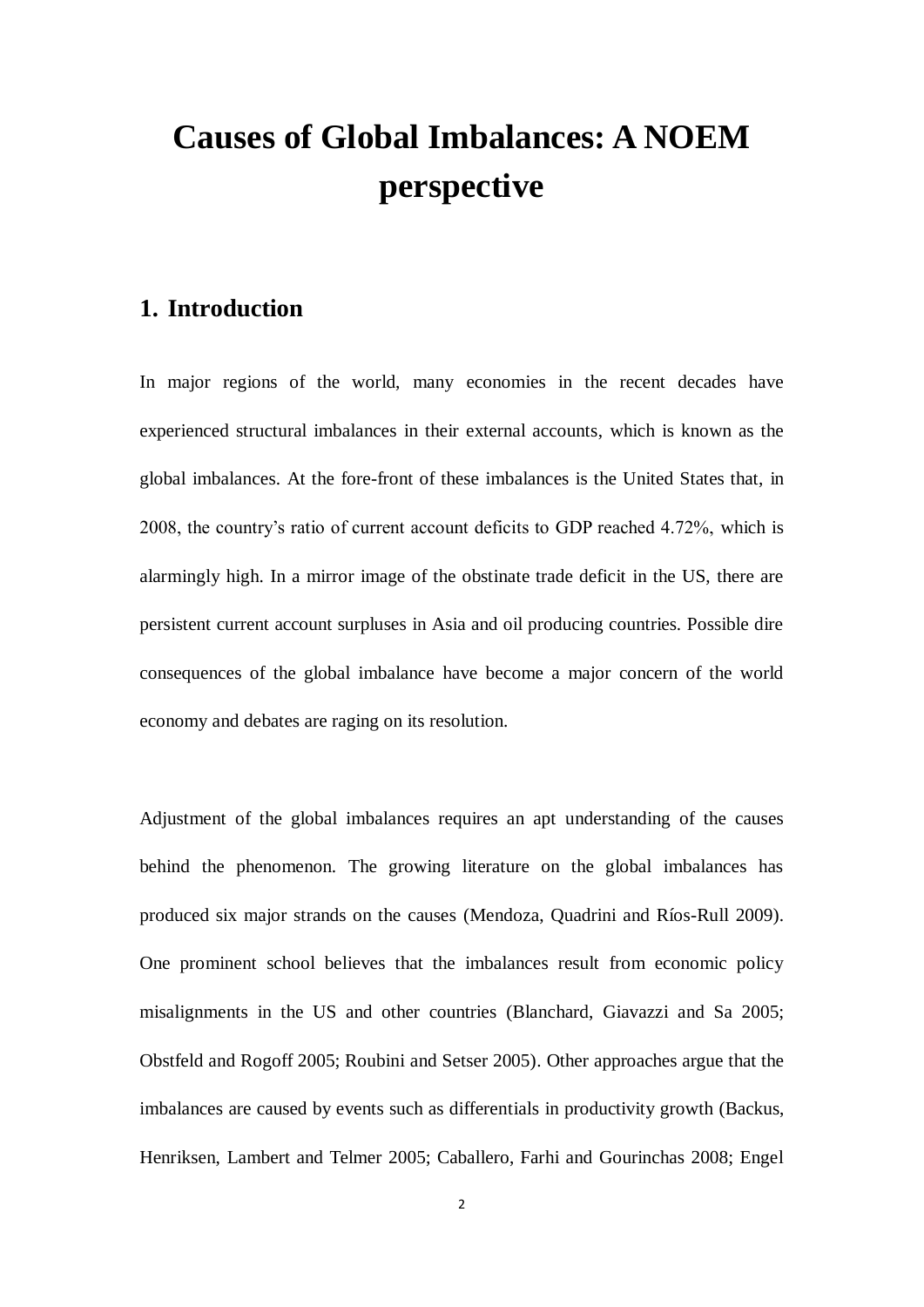and Rogers 2006; McGrattan and Prescott 2008), or business cycle volatility (Croke, Kamin and Leduc 2005; Fogli and Perri 2006), demographic dynamics (Attanasio, Kitao and Violante 2006; Henriksen 2005), a "global savings glut" (Bernanke 2005), and the valuation effects (Cavallo and Tille 2006; Ghironi, Lee and Rebucci 2007; Gourinchas and Rey 2007; Hausmann and Sturzenegger 2006).

Depending on their perceptions of the source of imbalances, three main positions have emerged in the literature on the adjustment (Little and Lafrance 2006). The optimistic view regards the global imbalances as an "equilibrium" phenomenon resulting from responses of households and firms to a world of economic and financial integration that links nations ever closer. To them, the situation is not very alarming as the imbalances will self-correct themselves over time through interaction between technological, political, and market forces.

The pessimistic view claims that the imbalances are the manifestation of Americans on the comfortable path to destruction. Unwillingness or inability of surplus countries to stimulate domestic demand and deficit country to curb overspending increases the probability of a hard landing with catastrophic impacts.

A third group takes the middle-ground in believing that, if proper measures are taken, orderly resolution of the imbalances is achievable, but governments needs to remove distortions that thwart the market forces, which is hard to come by and so in an area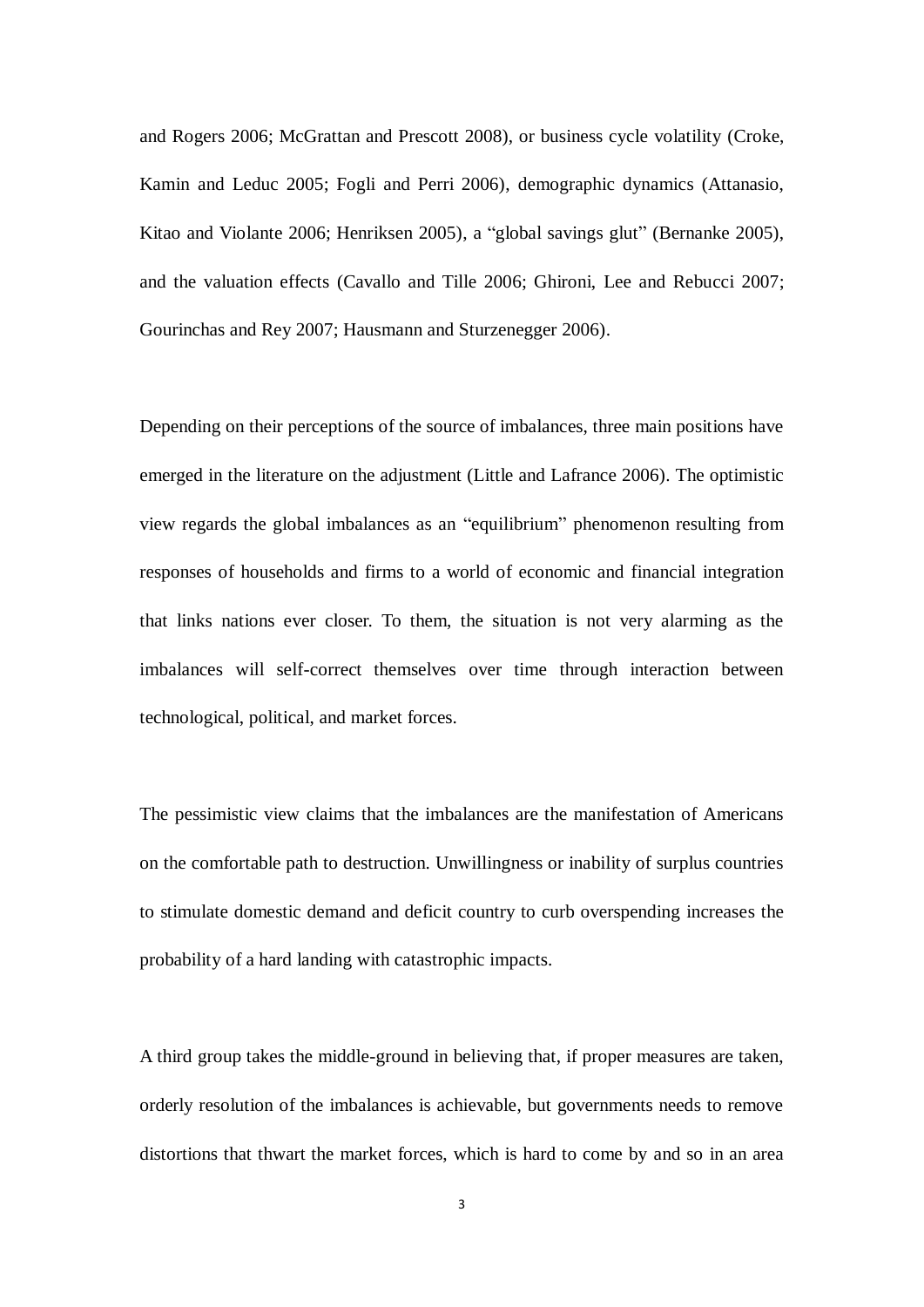for concern. According to (Little and Lafrance 2006), most international organizations, such as the IMF, the Bank for International Settlements (BIS), and the Organisation for Economic Co-operation and Development (OECD) take this view. While key players notably the United States and China are less concerned, some governments like the Canadian government may also fall into this group.

In the recent literature on international imbalances, there is a trend of using general equilibrium models to explain the dynamics of current account. Bergin (2006) empirically tests a NOEM model using the US and G7 data and finds that the model performs reasonably well for fitting the dynamics of the exchange rates and the current accounts. This is a direct support for using NOEM model as an approach to explain imbalances. In a general equilibrium approach with three trading regions, Obstfeld and Rogoff (2005) attribute a prominent role to the terms of trade effect in the adjustment of the international Imbalances. They assume that each of the three trading blocs (countries), namely the US, Europe and Asia, does not have identical preferences, but has a home bias in tradables consumption, such that each country has a relative preference for tradables that it produces and exports. Ferrero, Gertler, and Svensson (2008) examine current account dynamics with a variant of the Obstfeld and Rogoff's model. They develop a simple two-country DSGE model which nests Obstfeld and Rogoff's (2005) static model with an essential extension that endogenizes the dynamic adjustment path and incorporates production and nominal price rigidities. Recently, the International Monetary Fund has launched a series of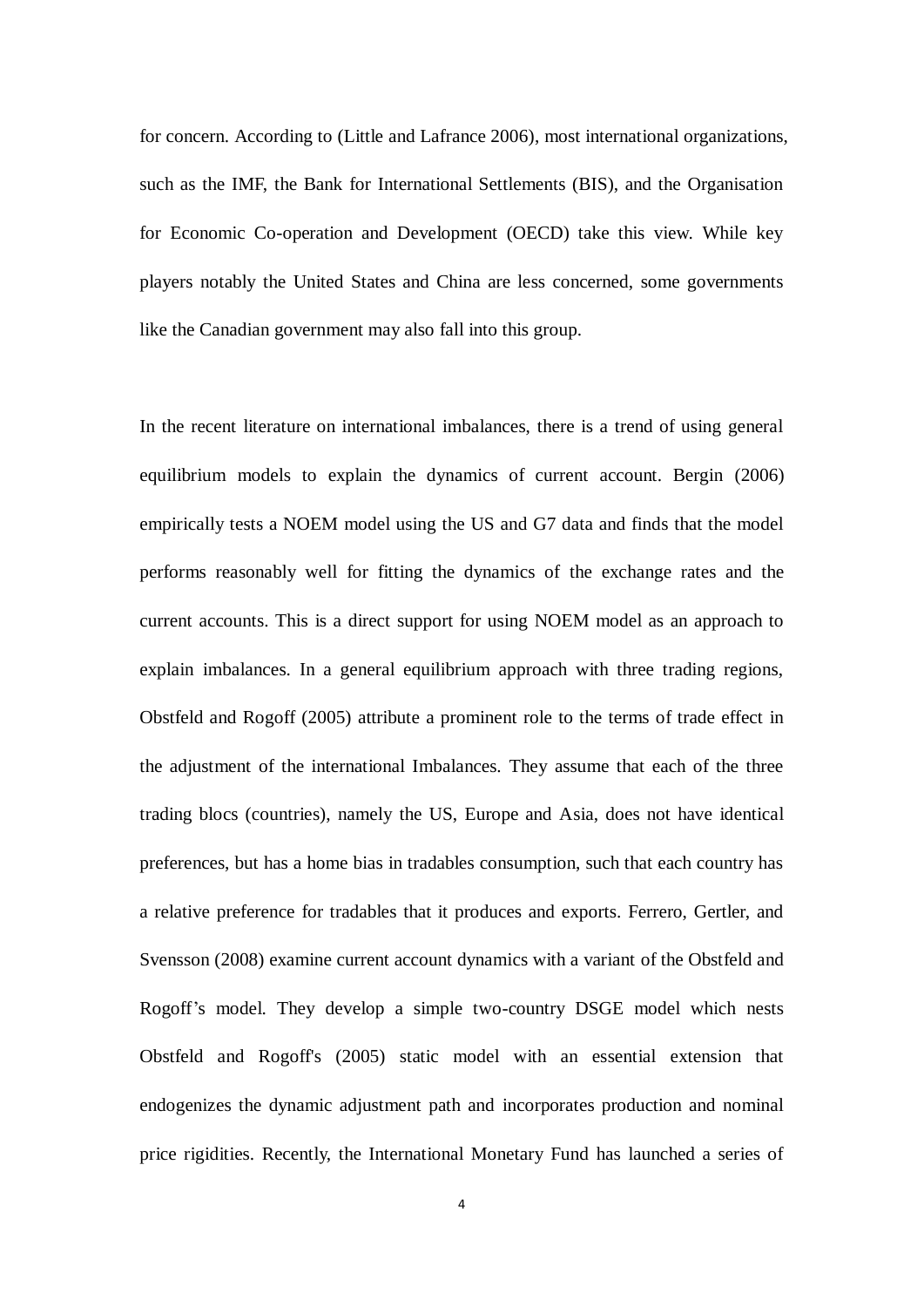research into the causes of the global imbalances that is in the general spirit of the NOEM approach. The work by Cova, Pisani, Batini, and Rebucci (2009) marks a beginning example of this development. Their research uses a flexible-price version of the dynamic general equilibrium model of the world economy developed at the Bank of Italy. In many aspects, this model shares many features with the IMF's Global Economy Model (GEM) which is built with the NOEM as its theoretical foundation.

In this paper, we follow the NOEM approach to develop a two-country dynamic general equilibrium model to examine the main causes of the imbalances. Much work in the NOEM literature adopt settings such as complete asset markets and some special type of consumption index that shuts down current account dynamics, in order to derive a closed form solution or for the ease of analysis. We construct a more general framework that does not rely exclusively on such specific preference settings. Though for the ease of analysis, we show a simpler derivation in the paper, a model with weaker assumptions is provided in the appendix. The model assumes incomplete international financial markets and incorporates non-tradable sectors of both home and foreign economies, which show productivity differentials. After linearization of the model, we derive the first-order effects of productivity shocks to the short-run and long-run current accounts.

Traditionally, in analysis of trade balance the role of the non-tradable sector is largely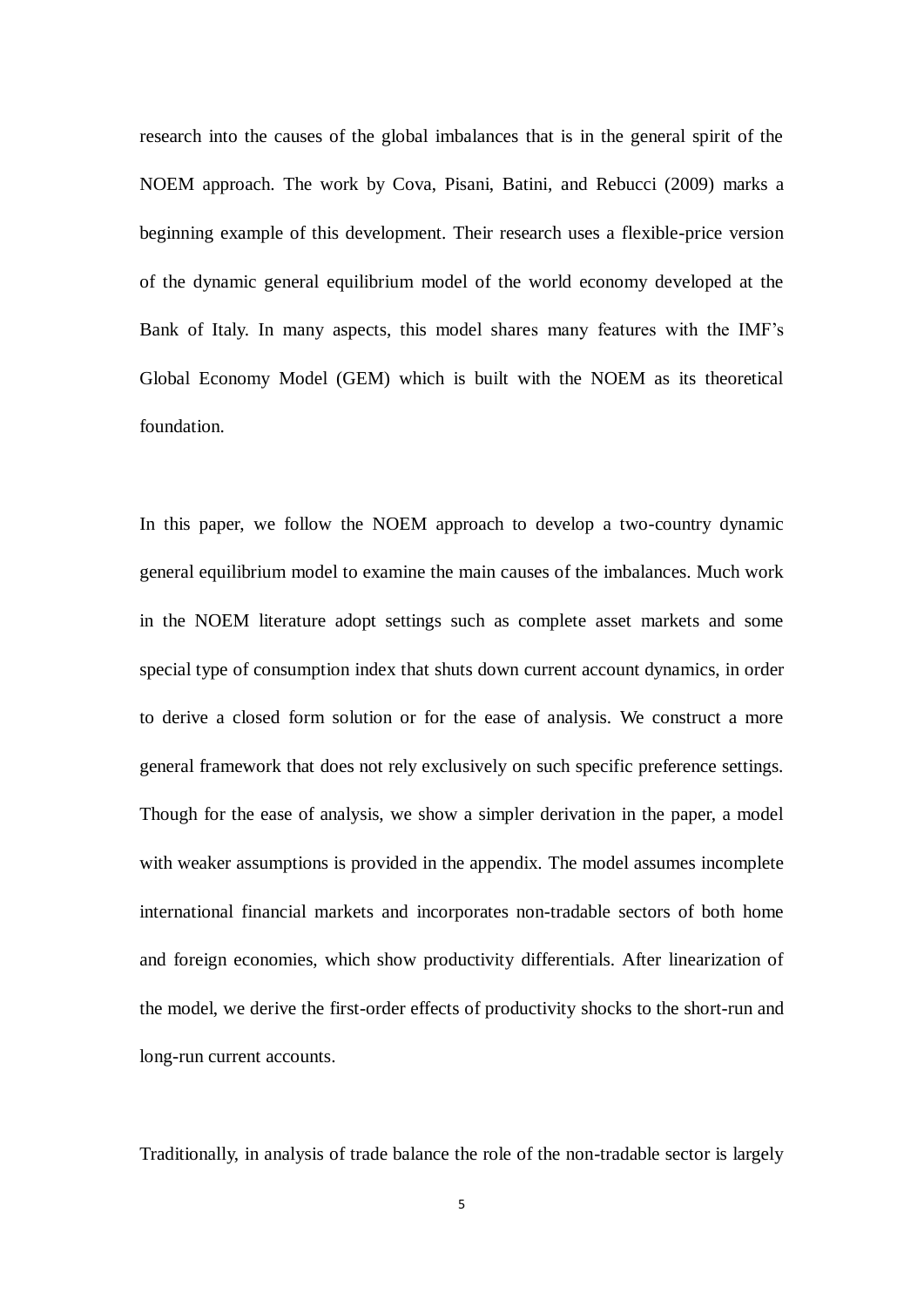absent. We however in this research highlight the particular importance of productivity differentials between non-tradable sectors across countries.

By focusing on the role of productivity shocks to the global imbalances, we argue that it is the differential improvement in productivity across countries that leads to the global imbalance. A richer set of elements then is unveiled causing the global imbalances when the role of non-tradable sector is taken into consideration. We assume endogenous monetary supply that optimizes the economy under productivity shocks. The responding stabilizing monetary policy to the shocks causes differentials in demands for imports compared to the growth of exports, thereby leads to current account deficits.

Especially, by setting unit elasticity of substitution between different goods, we are able to eliminate the substitution effect on the imbalances and focus on the role of monetary policy differentials. Given the fact that many countries that are now experiencing high growth by international trading run surplus to those developed economies, which conflicts with the productivity theory, we predict that deficit countries must have higher growth in the non-tradable sectors which is not achieved by the developing ones. Since imbalances under this synthesis are the results of the spillover effects of stabilizing monetary policy, we find that different pricing regimes of trade between the two countries do not account in this model, and we argue that even if we weaken this assumption of unit elasticity, the imbalances attributed to the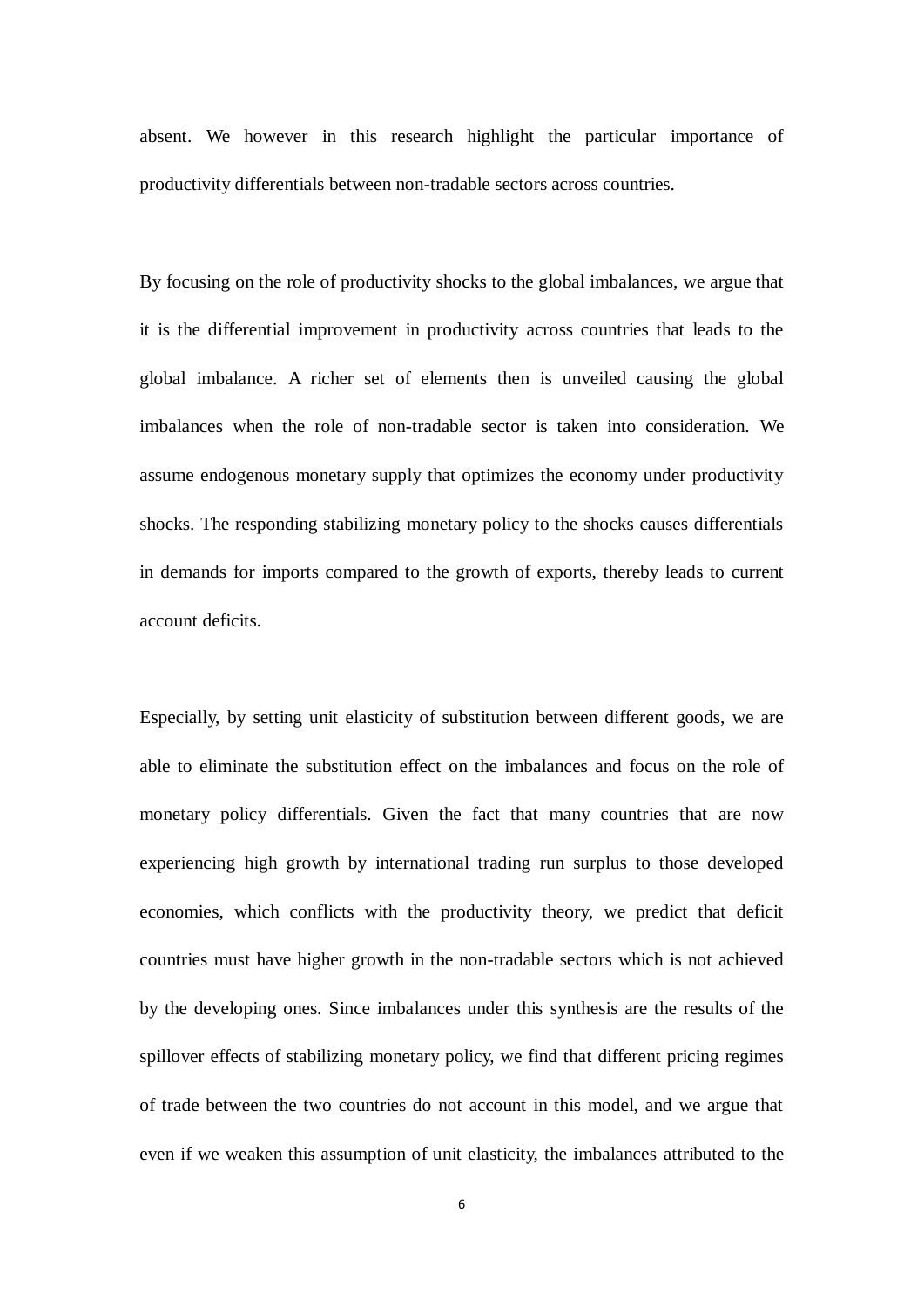substitution effect might be small.

Considering that exchange rate adjustments are not easily available between countries under fixed regime, or within a monetary union, we develop our model under the context of fixed exchange rate. Then we suggest that adjustments come from two streams, thorough improving the structure of economic growth and a monetary policy coordination under limited and acceptable level.

This paper is structured as follow. In section 2 we develop the model and find the solutions to the model through linearization. Section 3 presents analysis of the effect of productivity differentials on global imbalances and proposes adjustment method. Section 4 concludes the paper.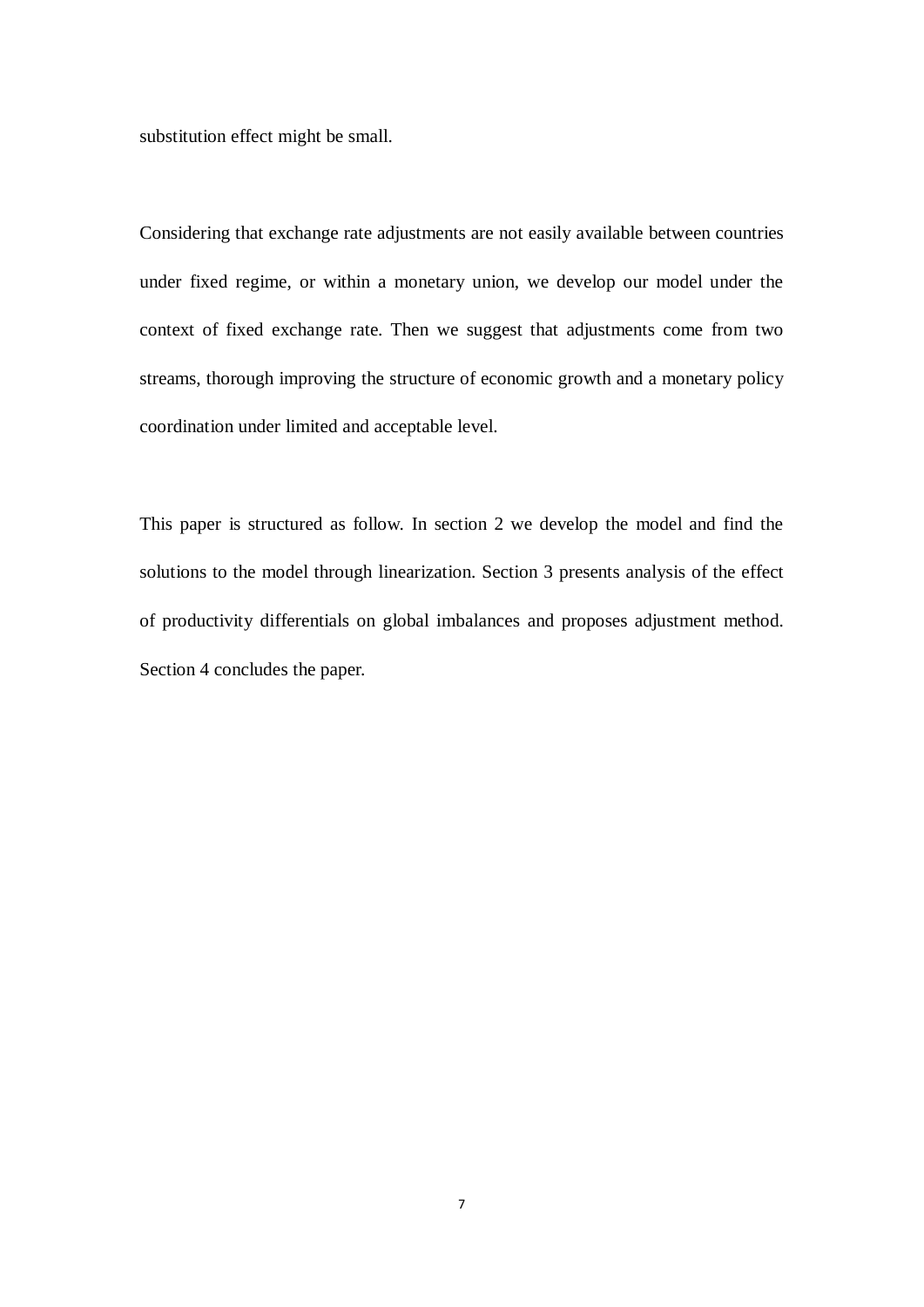## **2. A New Open Economy Macroeconomics Model with Non-tradable Sector**

In this section, we develop a two-country dynamic general equilibrium model, incorporating monopolistic competition and price rigidities, in the spirit of New Open Economy Macroeconomics. Apart from the widely used setting that all goods are internationally traded, we consider in each country a non-tradable sector. Both traded and non-tradable productions are subject to productivity shocks, which are not assumed to be necessarily symmetric. This feature, together with an incomplete international financial market, generates non-constant share of world income distribution, and then drives international borrowing and allows the model to reflect current account dynamics. In the Appendix, we give the derivation of a model in the general case, but in this section, we specify a case with a few stronger assumptions on the parameters for analysis purpose.

The representative household for each of the two counties maximizes its utility. The utility function  $U_t$  is defined as:

$$
U_t = E_t \left\{ \sum_{\tau=t}^{\infty} \beta^{\tau-t} \left[ \ln C_{\tau} + \alpha_M \ln \left( \frac{M_{\tau}}{P_{\tau}} \right) - \alpha_L L_{\tau} \right] \right\}
$$
(1)

where  $C_t$  is consumption,  $M_t$  is money holding,  $P_t$  is the consumer price index and  $Z_t$  the working effort. The budget constraint for the home household is:

$$
P_t C_t + M_t + P_t T_t + B_t = W_t L_t + \Pi_t + (1 + i_{t-1}) B_{t-1} + M_{t-1}
$$
 (2)

where  $T_t$  is the tax paid (transfer received if negative),  $B_t$  the bond of the home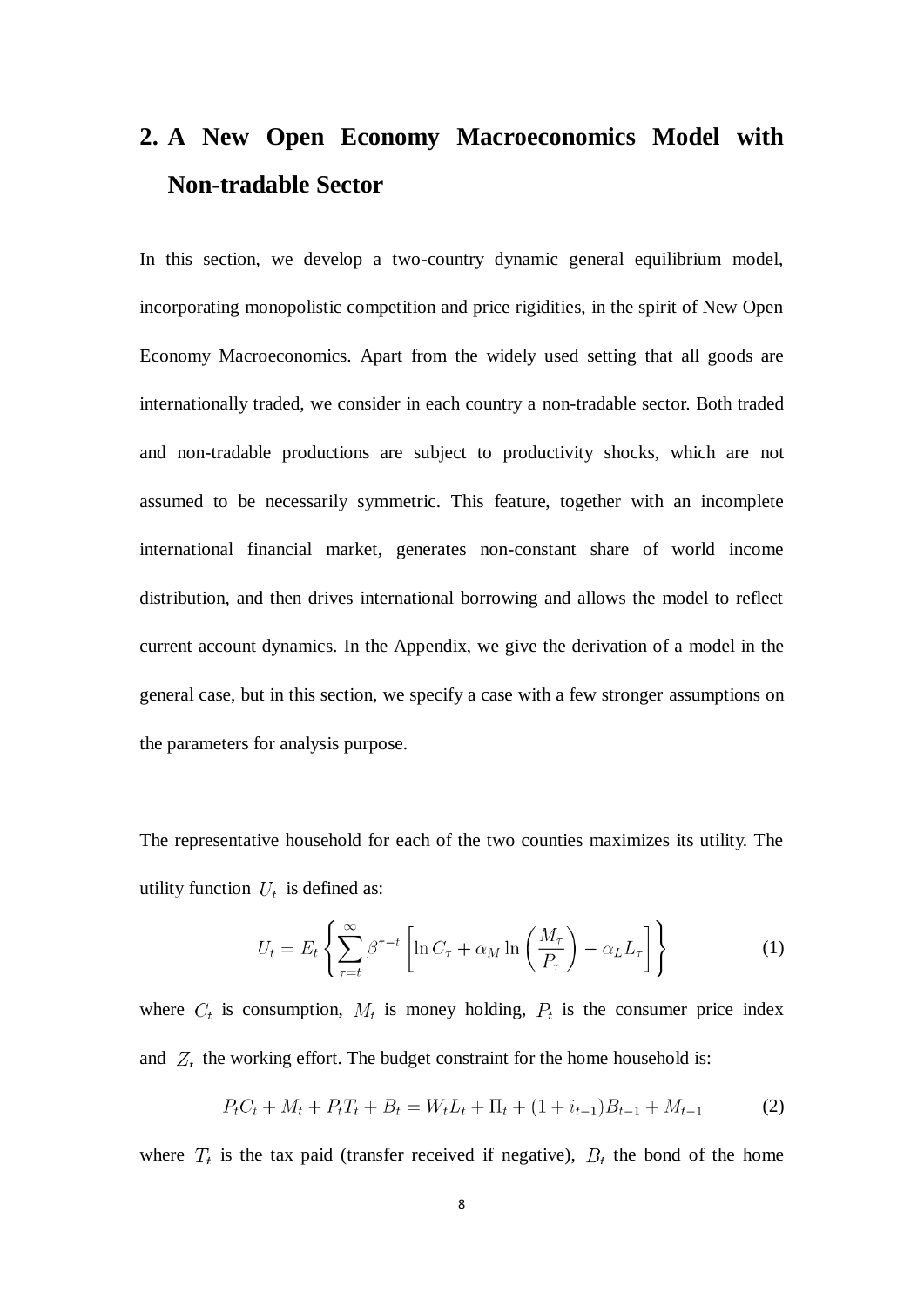country,  $W_t$  the wage, and  $\Pi_t$  all profits received from the firms.

Households choose consumption, money holding, leisure and bond to maximize utility. The intertemporal choice of consumption largely depends on money holding and bond. The Euler equation for the home household is:

$$
\frac{1}{P_t C_t} = \beta (1 + i_t) E_t \left\{ \frac{1}{P_{t+1} C_{t+1}} \right\}
$$
\n(3)

We assume that the foreign household can only access the internationally traded bond issued by the home country. The budget for the foreign household is similar as the home one, except for the bond, which is denominated in the home currency:

$$
P_t^* C_t^* + M_t^* + P_t^* T_t^* + \frac{B_t}{\mathcal{E}_t} = W_t^* L_t^* + \Pi_t^* + \frac{(1 + i_{t-1})B_{t-1}}{\mathcal{E}_t} + M_{t-1}^* \tag{4}
$$

where  $\mathcal{E}_t$  is the exchange rate between the two countries. The foreign household adopts a similar consumption path, but the exchange rate enters the equation:

$$
\frac{1}{P_t^* C_t^*} = \beta (1 + i_t) E_t \left\{ \frac{\mathcal{E}_t}{\mathcal{E}_{t+1}} \frac{1}{P_{t+1}^* C_{t+1}^*} \right\}
$$
(5)

For analytical purpose, we linearize our model to derive all the first-order effects, while eliminating the ones of second and higher orders. Linearization, or approximation if necessary, is made around initial steady state to get both short-run equilibrium and long-run steady state. We denote deviation of a variable in the short-run to its initial steady state by a hat and its deviation in the long-run by a bar; e.g.  $\hat{C}$  is  $d \ln C$  in the short-run and  $\overline{C}$  for long-run respectively. Prices in the short-run are assumed to be fully fixed, while in the long-run firms can adjust prices according to their optimizing solution. For tractability, we express all equations in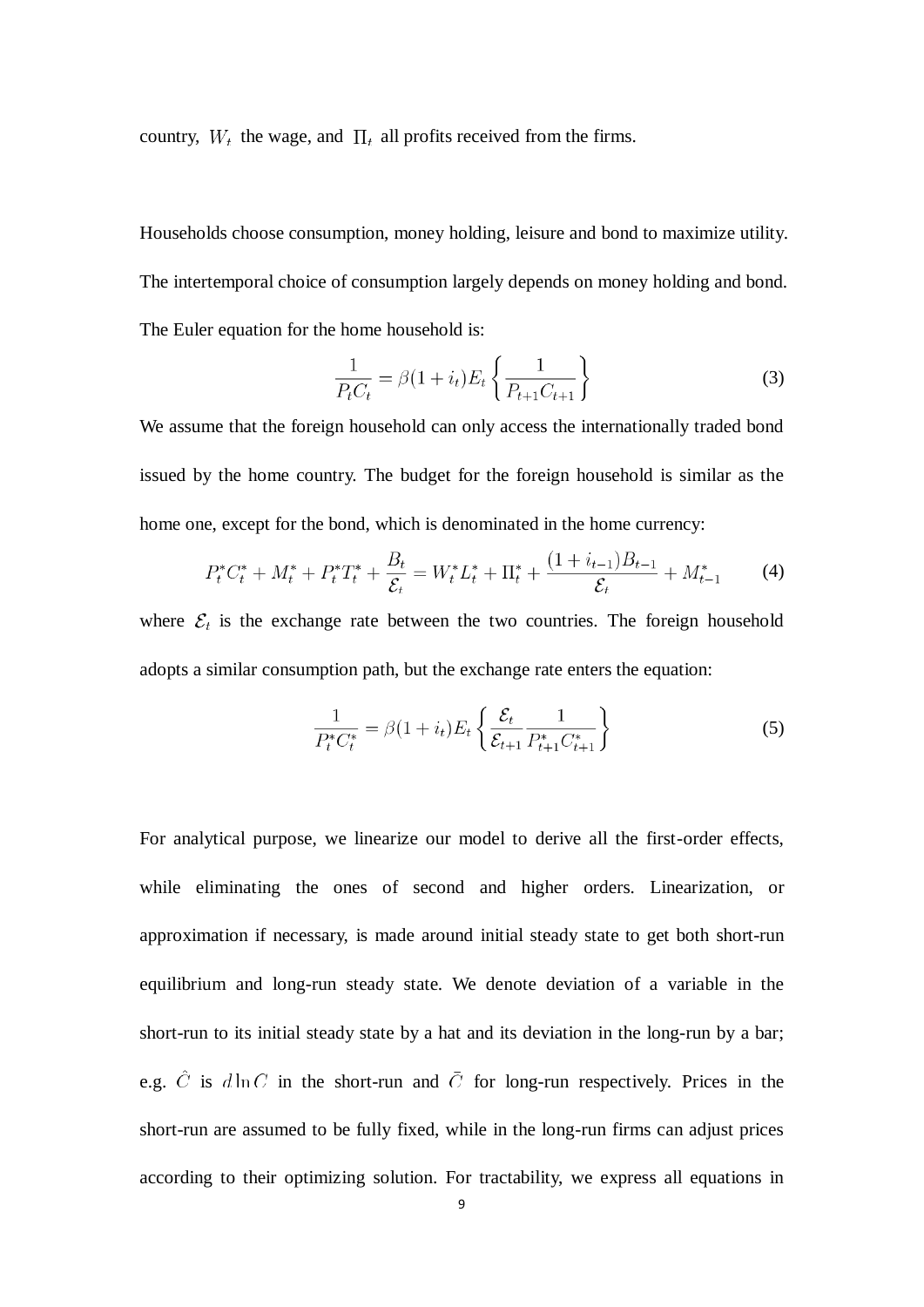terms of differentials between home and foreign variables. These can be obtained by subtracting the linearized equations of the home country by their foreign counterparts.

Linearization of the Euler equations holds exactly. The differential between the home and foreign consumption path is expressed as:

$$
-(\hat{C}_t - \hat{C}_t^*) - (\hat{P}_t - \hat{P}_t^*) + \hat{E}_t = -(\hat{C}_{t+1} - \hat{C}_{t+1}^*) - (\hat{P}_{t+1} - \hat{P}_{t+1}^*) + \hat{E}_{t+1}
$$
 (6)

This equation interprets the smooth path of consumption similarly as Obstfeld and Rogoff (1995). Consumption jumps to the long-run level immediately. As we define bond in the nominal terms, together with the assumption of foreign's access only to the home bond, we have a consumption path that is subject to the change of the effective exchange rate:

$$
-(\hat{C} - \hat{C}^*) - (\hat{P} - \hat{P}^*) + \hat{E} = -(\bar{C} - \bar{C}^*) - (\bar{P} - \bar{P}^*) + \bar{E}
$$
(7)

Demand for money of the households can be derived using first-order conditions of the optimization. Money demand of the home country is:

$$
\alpha_M \left(\frac{M_t}{P_t}\right)^{-1} = \frac{i_t}{1+i_t} C_t^{-1} \tag{8}
$$

Money demand for the foreign household is:

$$
\alpha_M \left(\frac{M_t^*}{P_t^*}\right)^{-1} = \frac{i_t^* + d_t^*}{1 + i_t^* + d_t^*} (C_t^*)^{-1} \tag{9}
$$

where  $i_t^*$  is the interest rate in the foreign economy and  $d_t^*$  represents the deviation from UIP between the two countries. The interest rates of the two countries are assumed to satisfy: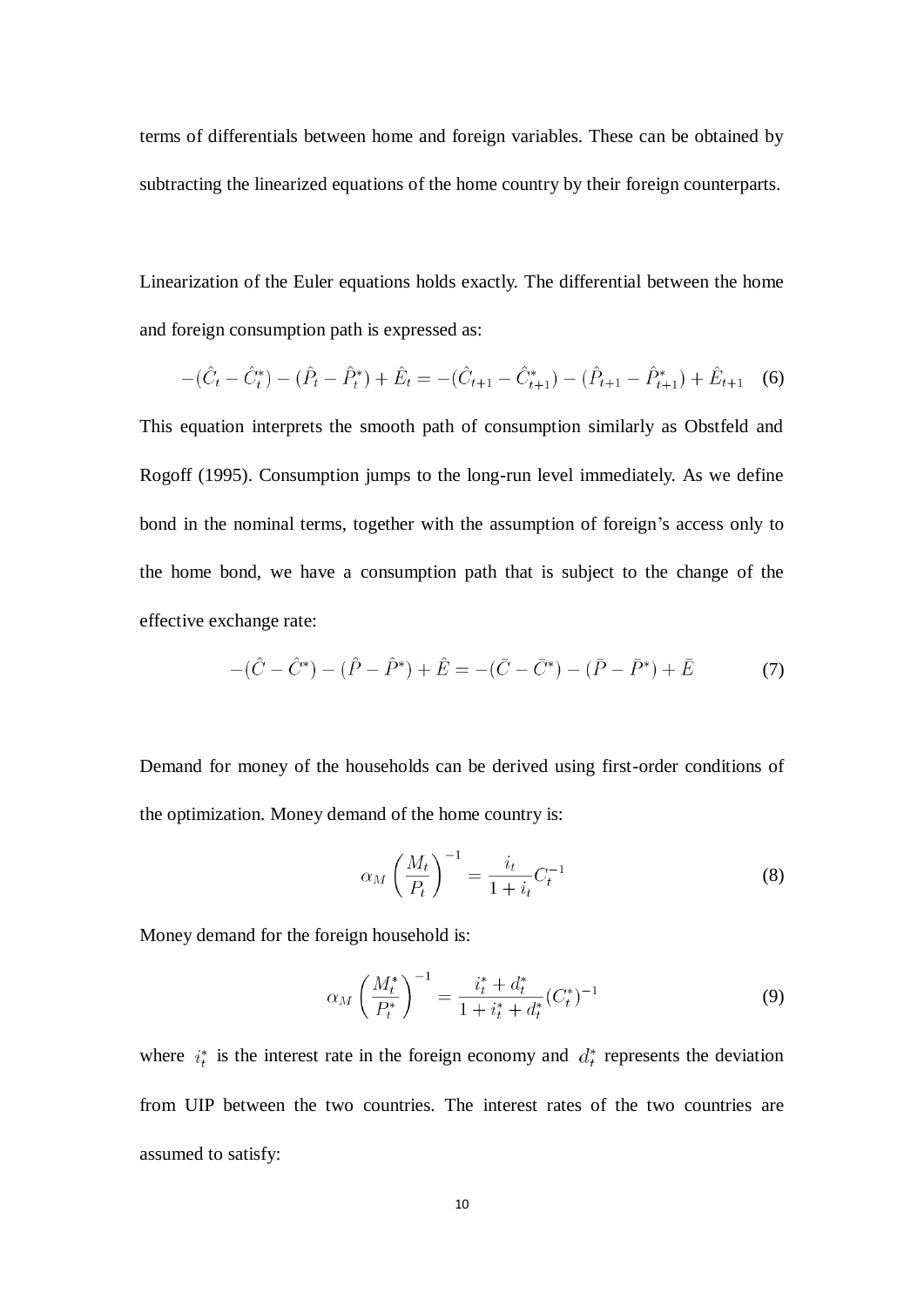$$
1 + i_t = \frac{E_t \{ \mathcal{E}_{t+1} \}}{\mathcal{E}_t} (1 + i_t^* + d_t^*)
$$
 (10)

The differential between the growths of money demands of the two countries in the short-run satisfies:

$$
-(\hat{M} - \hat{M}^*) + (\hat{P} - \hat{P}^*) = -(\hat{C} - \hat{C}^*) + \beta(\hat{i} - \hat{i}^*) - \beta\hat{d}^*
$$
(11)

This linearized equation holds exactly if at initial steady state the foreign economy satisfies  $d_0^* = 0$ .  $\hat{d}_t^*$  is the ratio of movement of UIP deviation to the initial foreign interest rate  $\hat{d}_t^* = d_t^* / i_0^*$ .

By incorporating the non-tradable sector, our model contains richer elements than the standard NOEM literature. The consumption of the home country follows Cobb-Douglas aggregation of tradable and non-tradable:

$$
C_{t} = \frac{C_{T,t}^{\omega_{1}} C_{N,t}^{1-\omega_{1}}}{\omega_{1}^{\omega_{1}} (1-\omega_{1})^{1-\omega_{1}}}
$$
(12)

where  $\omega_1$  is the weight of tradable in the total consumption. The model in the appendix does not assume unitary elasticity of substitution between tradable and non-tradable.

In the supply side, firms set prices to maximize profits. We assume nominal rigidities such that prices cannot be changed in the short-run, but they are fully flexible in the long-run. We assume that all firms in both countries set their prices using Producer Currency Pricing (PCP). That is to say, firms maximize profits by choosing the prices according to the currency of their own country. Foreign importers undertake full exchange rate pass-through in this case. Home prices of home goods and foreign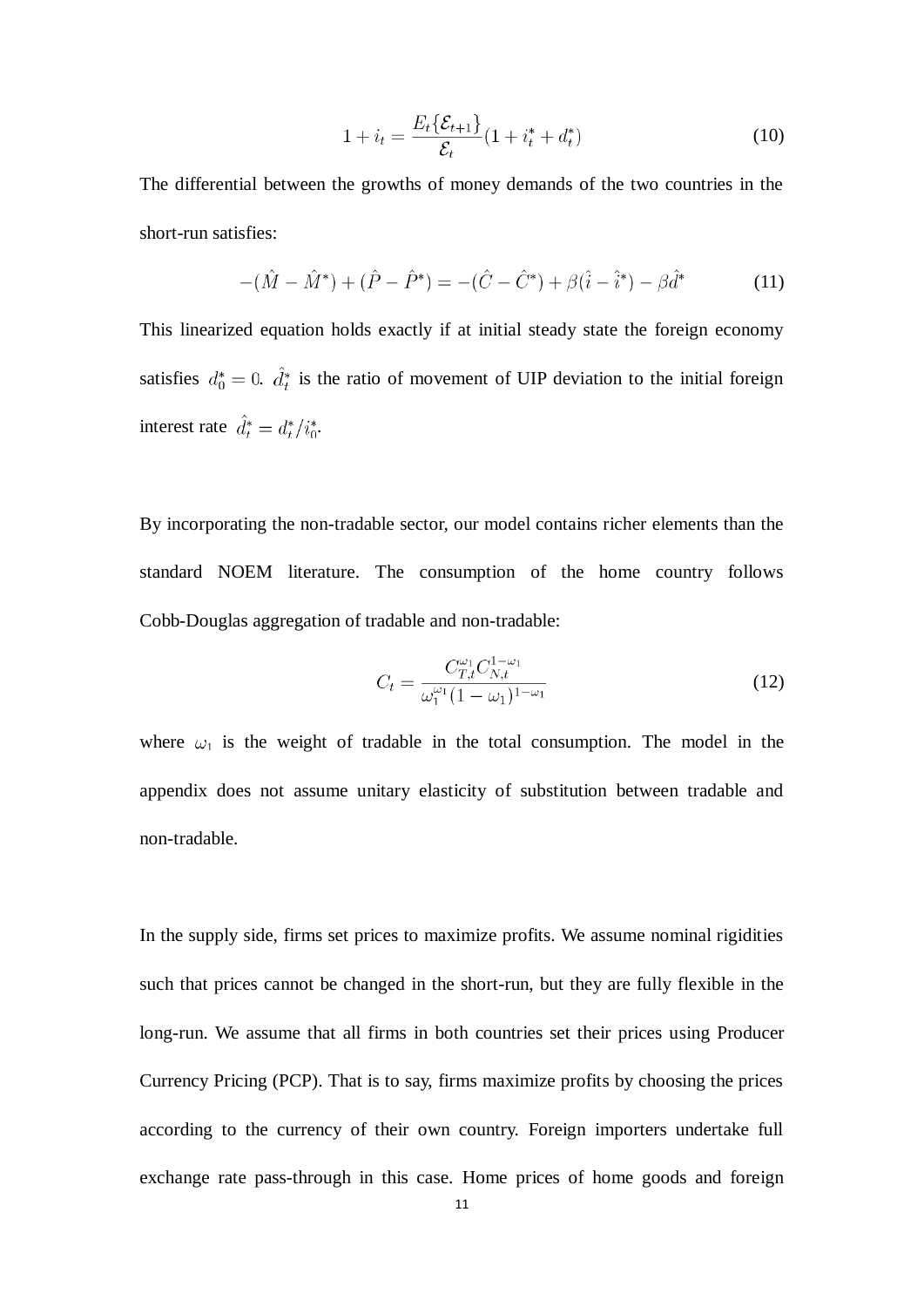prices of foreign goods remain constant in the short-run. Their counter parts are affected by exchange rate movements. The short-run differentials between prices are:

$$
\hat{P}_H - \hat{P}_F^* = 0\tag{13}
$$

$$
\hat{P}_F - \hat{P}_H^* = 2\hat{\mathcal{E}}\tag{14}
$$

where  $P_H$  and  $P_F$  represent home prices of home and foreign tradable respectively. We discuss later in the next section the robustness of this setting. Since all prices are flexible in the long-run, firms set prices according to the movements of marginal cost:

$$
\bar{P}_H - \bar{P}_F^* = (\bar{W} - \bar{W}^*) - (\bar{Z}_T - \bar{Z}_T^*)
$$
\n(15)

$$
\bar{P}_F - \bar{P}_H^* = -(\bar{P}_H - \bar{P}_F^*) + 2\bar{\mathcal{E}}
$$
\n(16)

Here  $Z_T$  is the productivity in the production  $Y_{T,t}$ :

$$
Y_{T,t} = Z_{T,t} L_{T,t} \tag{17}
$$

where  $L_{T,t}$  is the demand for labour in the tradable sector. Production in the non-tradable sector is similar, except for a productivity  $Z_{N,t}$  that is independent with the tradable productivity.

By assuming zero initial bond holding, the level of the bond reflects the change of the current account from the initial state. We define the current account deviation as the ratio of the change of the current account to the initial nominal GDP of the home country. The short-run current account deviation can be expressed as:

$$
\hat{CA} = \hat{B} = \omega_1 (1 - \omega_2) \left( \hat{\mathcal{E}} + \hat{P}_H^* + \hat{C}_H^* - \hat{P}_F - \hat{C}_F \right)
$$
(18)

The current account in the long-run is the deviation of the long-run bond holding from that of the short-run: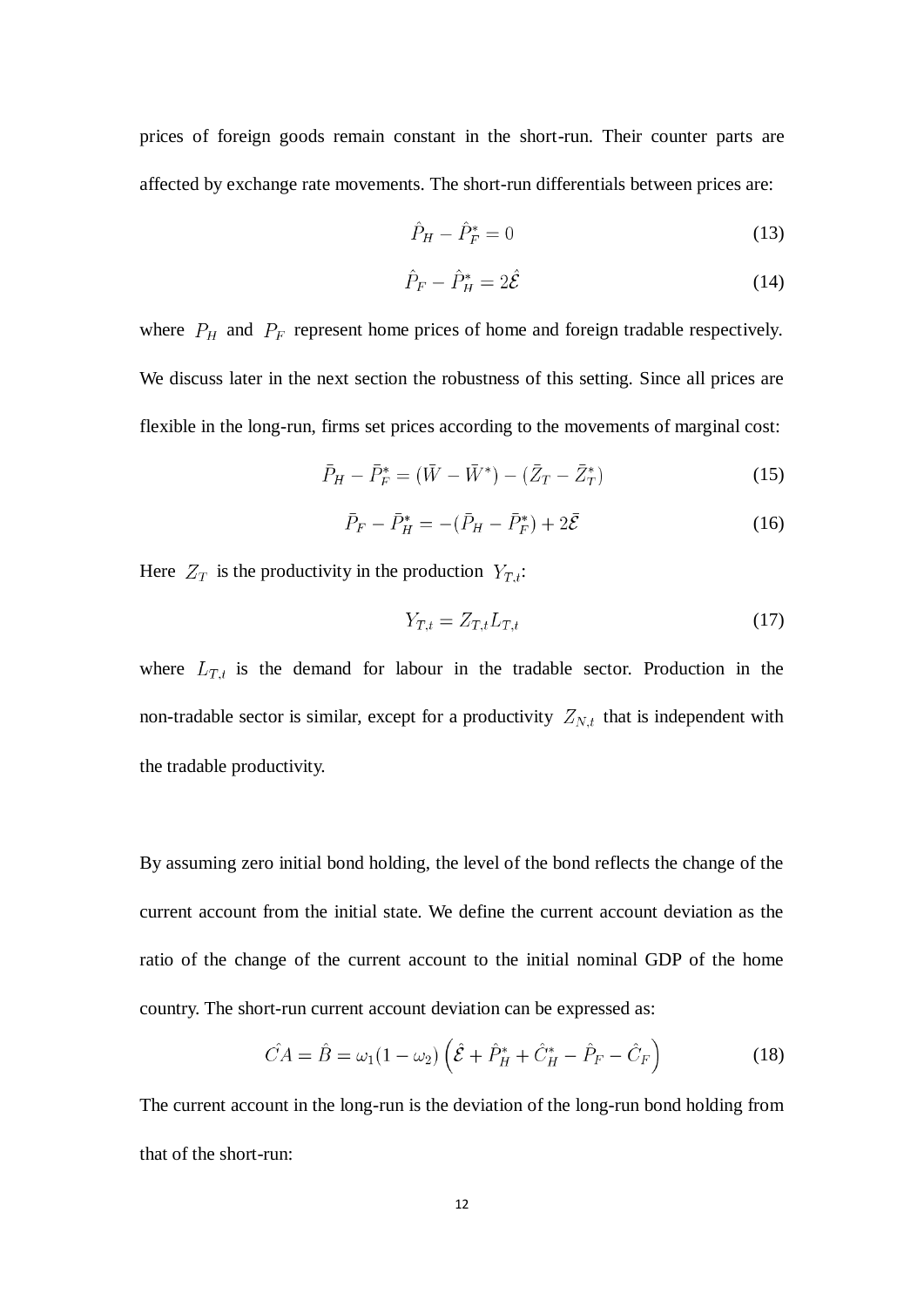$$
\bar{CA} = \bar{B} - \hat{B} \tag{19}
$$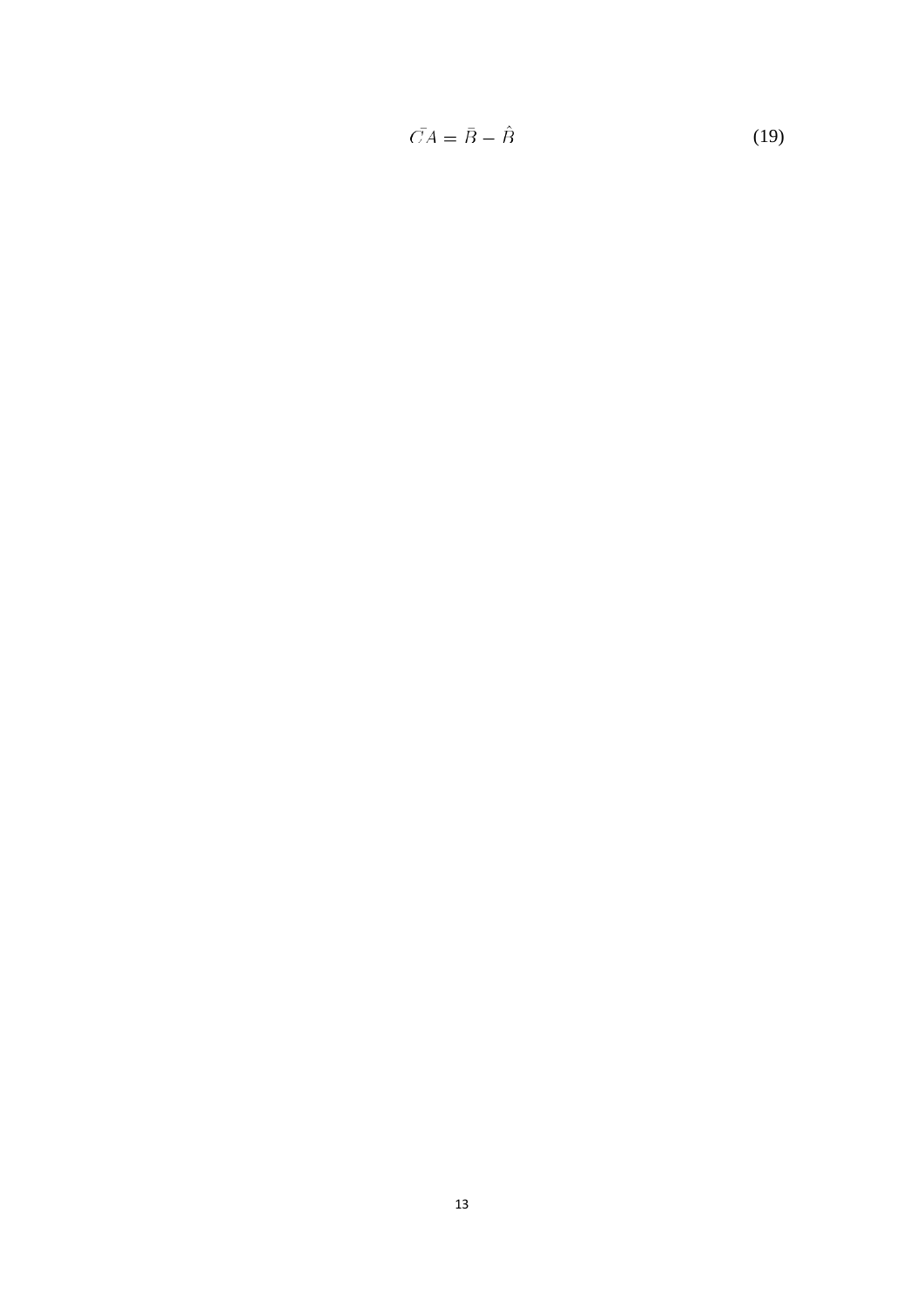## **3. Productivity and Current Account Dynamics**

To explore productivity differentials between countries as the main cause of persistent current account deficit or surplus, in this section, we derive the functions of the current account in terms of productivity shocks in traded and non-tradable sectors. We specify the monetary policies of the two countries as those maximize their utility individually. Each country adopts a monetary supply that is fully competitive to the productivity shocks. We assume a fixed exchange rate regime for the foreign country. Based on these, we then analyze the effects on the current account of shocks in both sectors. The shocks in tradable and non-tradable sectors are not necessarily symmetric in our analysis.

#### **3.1. The Current Account Dynamics**

To close the model, we need to define the monetary policies. We consider the monetary supplies are to stabilize the economy from the shocks. Corsetti and Pesenti (2005) concludes that the optimal monetary supply should fully stabilize the shocks in the economy. The mechanism is such that marginal costs changes with productivity. Nominal rigidities, however, forbid the firms from adjusting prices and then distort the economy from its maximum. The optimal monetary policy should be fully competitive to the productivity shocks and runs the economy as if prices were flexible. Also, the economies adopt this policy in a closed economy synthesis. That is to say, there is no consideration of foreign policy or coordination when adopting optimal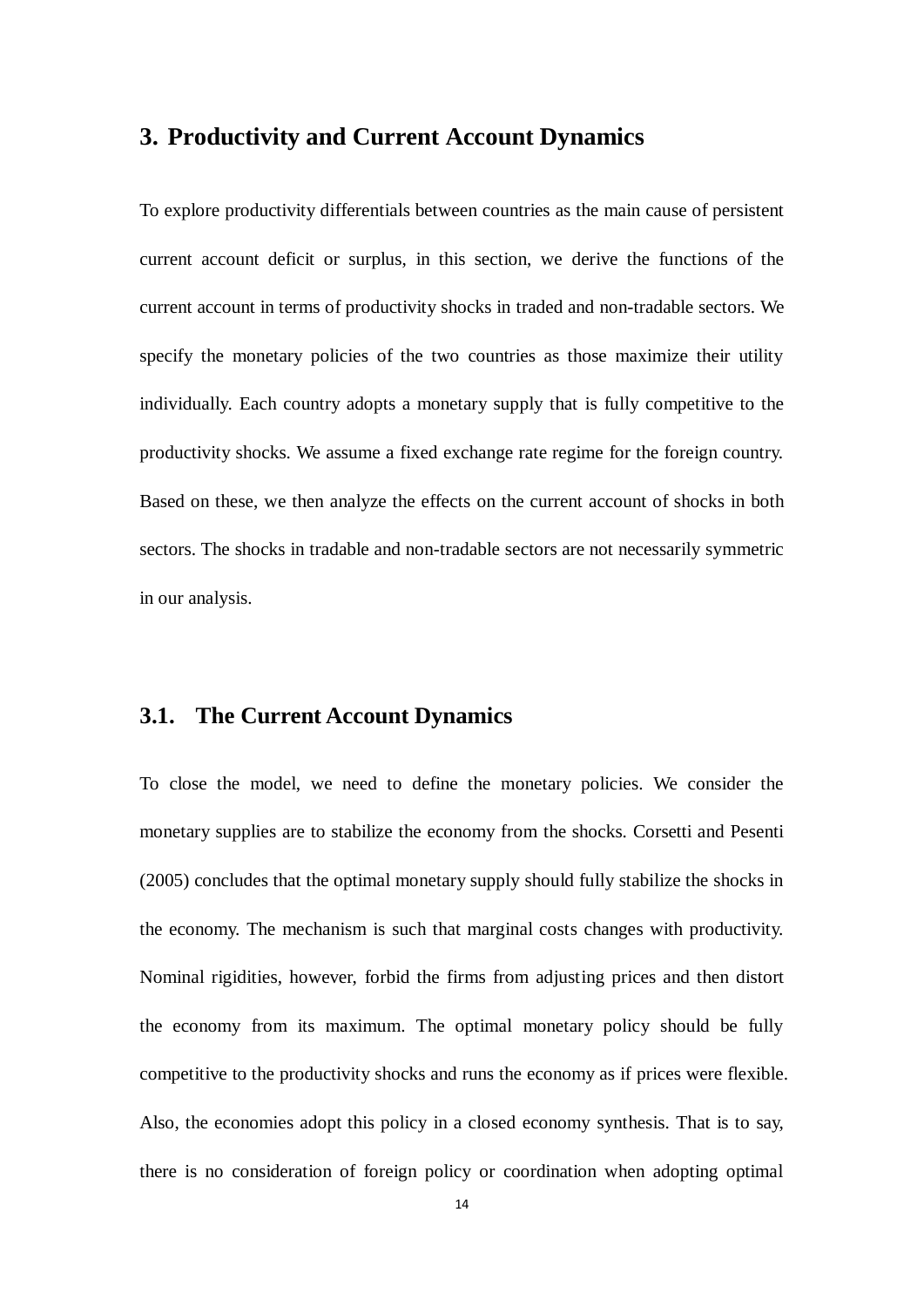monetary supply. The differential between the monetary supplies of the two countries is:

$$
\hat{M} - \hat{M}^* = \bar{M} - \bar{M}^* = \omega_1(\hat{Z}_T - \hat{Z}_T^*) + (1 - \omega_1)(\hat{Z}_N - \hat{Z}_N^*)
$$
(20)

We consider the context where adjustments through the exchange rate are not achievable. The exchange rate is fixed in both short-run and long-run:

$$
\hat{\mathcal{E}} = \bar{\mathcal{E}} = 0\tag{21}
$$

One contribution of our model is that, we consider the different process of development between the tradable and non-tradable sectors of an economy. This is reflected as the different productivity growths of the sectors within a country. We assume that the ratio of the differentials of non-tradable to tradable productivity growth between the two countries is  $\delta$ :

$$
\hat{Z}_N - \hat{Z}_N^* = \delta(\hat{Z}_T - \hat{Z}_T^*)
$$
\n<sup>(22)</sup>

All shocks are assumed to be permanent.

Until now, we closed the model and then are able to express the short-run and long-run current accounts in terms of productivity shocks:

$$
\hat{CA} = -\omega_1[\delta + (1 - \delta)\omega_1](1 - \omega_2)(\hat{Z}_T - \hat{Z}_T^*)
$$
\n(23)

$$
CA = 0 \tag{24}
$$

where  $\omega_1$  is the share of tradable in total consumption and  $\omega_2$  is the share of home goods in the tradable sector. The short-run current account steps away from balance,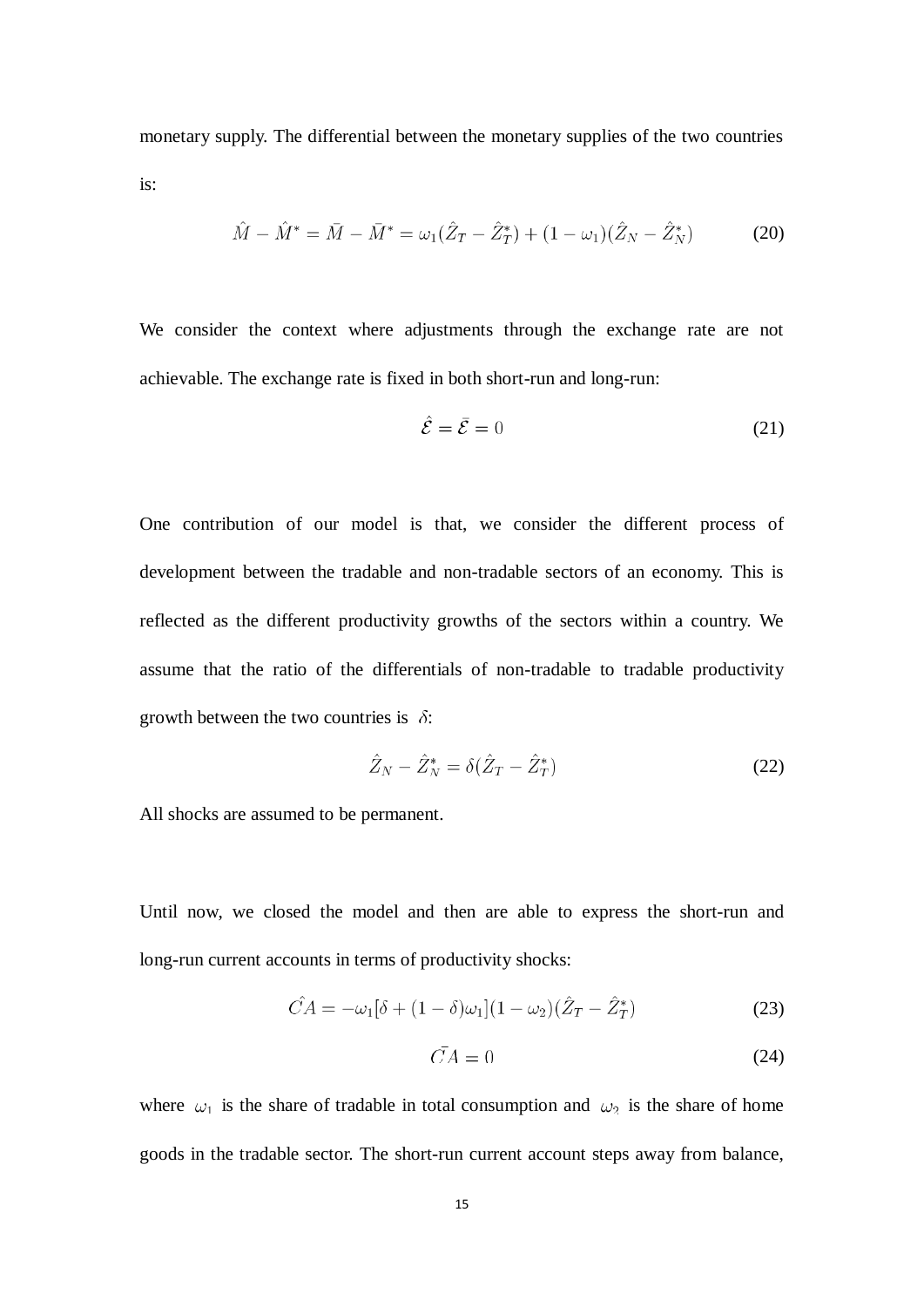but then back to balance in the long-run. If the home economy experiences slower productivity growth in the tradable sector as compared to the foreign, it runs deficit in the short-run under the condition that:

$$
\delta < -\frac{\omega_1}{1 - \omega_1} < 0 \tag{25}
$$

which predicts a higher growth of non-tradable sector in the home country. A simple calibration will find that the ratio of tradable to non-tradable is not trivial even if the share of tradable is not much less that 50%. Productivity theory explains the deficit as a result of higher growth, which is hard to explain the fact between the US and many developing countries. Our results suggest that the large deficit of the US may come from the higher development of its non-tradable sector, even if many developing economies take off by pursuing incomes from international trading. In the next part, we justify the rational behind such results.

#### **3.2. Productivity Shocks and Global Imbalances**

To see how productivity shocks enter current account imbalances, we start from the interest rates between the two countries. We don't assume an uncovered interest rate parity, but under fixed exchange rate, the short-run deviation of UIP equals the differential of interest rates between the two countries:

$$
\hat{d}^* = \hat{i} - \hat{i}^* \tag{26}
$$

Combining with the money demand equation (11), the nominal expenditure of the representative household is affected by the monetary supply: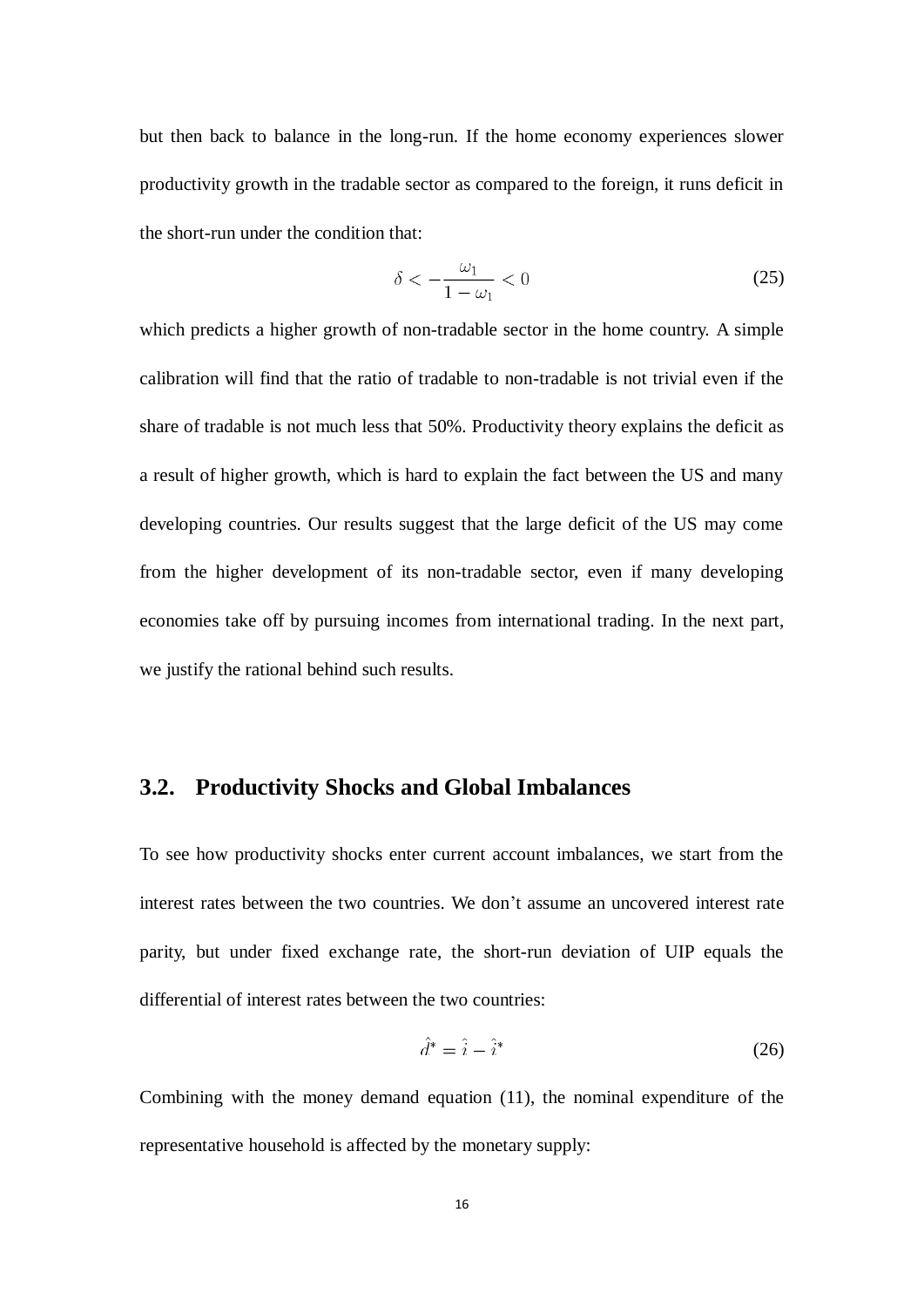$$
(\hat{P} - \hat{P}^*) + (\hat{C} - \hat{C}^*) = \hat{M} - \hat{M}^*
$$
\n(27)

As we have specified the monetary policies of the two countries as to stabilize shocks, productivity differentials enter the nominal expenditures through the monetary policies:

$$
\hat{M} - \hat{M}^* = \hat{Z} - \hat{Z}^* = \omega_1(\hat{Z}_T - \hat{Z}_T^*) + (1 - \omega_1)(\hat{Z}_N - \hat{Z}_N^*)
$$
(28)

Differential in the nominal expenditures drives the differential of demands for tradable goods:

$$
\hat{C}_T - \hat{C}_T^* = -(\hat{P}_T - \hat{P}_T^*) + (\hat{P} - \hat{P}^*) + (\hat{C} - \hat{C}^*)
$$
\n(29)

And then that differential changes exports and imports through the demand function:

$$
\hat{C}_F - \hat{C}_H^* = -(\hat{P}_F - \hat{P}_H^*) + (\hat{P}_T - \hat{P}_T^*) + (\hat{C}_T - \hat{C}_T^*)
$$
(30)

In this function, if home requires relatively more tradable goods than the foreign, import  $\hat{C}_F$  shall grow faster than export  $\hat{C}_H^*$  for the home country, finally leading to a current account deficit.

In this process, the non-tradable sector plays an essential role, in the sense that if productivity happens in both sectors, a stabilizing policy may save the economy from distortions overall. This policy, which depends on the magnitude of change of the non-tradable sector however, cannot avoid affecting the demand of the tradable sector. Even if the home improvement in non-tradable sector relative to the foreign is of the same level as the relative growth of the foreign to the home in the tradable sector, imbalances may also happen given that the tradable and non-tradable have different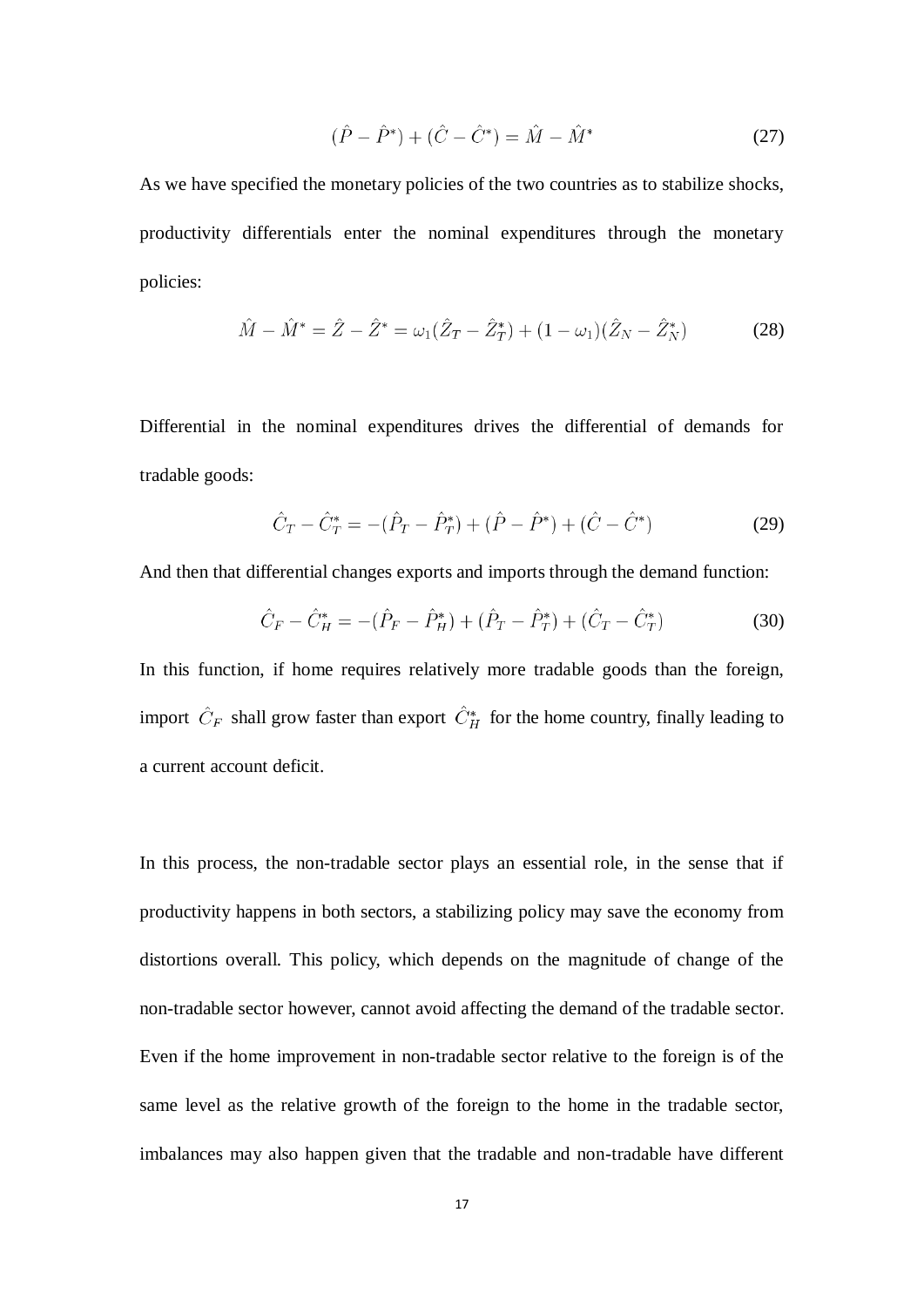shares in the total consumption. This can be shown by assuming  $\delta = -1$ , which leads to the short-run current account:

$$
\hat{CA} = -\omega_1 (1 - \omega_2)(2\omega_1 - 1)(\hat{Z}_T - \hat{Z}_T^*)
$$
\n(31)

If the home runs a slower growth in tradable sector, still it is in deficit in the short-run if non-tradable goods have a larger share in the total consumption  $\omega_1 < 1/2$ .

Here we must clarify that rather than attributing global imbalances solely to the productivity shocks, it is more precise to say that the optimal monetary policies to stabilize shocks cause the imbalances. If we write the current account deviation using shocks in both sectors explicitly, we can find this point.

$$
\hat{CA} = -\omega_1 (1 - \omega_2) [\omega_1 (\hat{Z}_T - \hat{Z}_T^*) + (1 - \omega_1) (\hat{Z}_N - \hat{Z}_N^*)]
$$
  
= 
$$
-\omega_1 (1 - \omega_2) (\hat{M} - \hat{M}^*)
$$
(32)

The current account dynamics are indifferent to the choice of the currency in the pricing of production. Short-run currency account deficit is of the same level no matter we choose PCP, LCP or asymmetric pricing. The reason is that the cause of current account deficit in our model is the monetary policy that responds to the productivity shocks. This policy raises nominal expenditure and thus raises spending on exports relative to income on imports. By our setting of unitary elasticities of substitution between tradable and non-tradable, and between home and foreign tradable, the pairwise relation of price and demand for a certain type of goods does not change the nominal expenditure on it. Thereby substitution effect between different types of goods on net exports does not enter the deficit in this case and only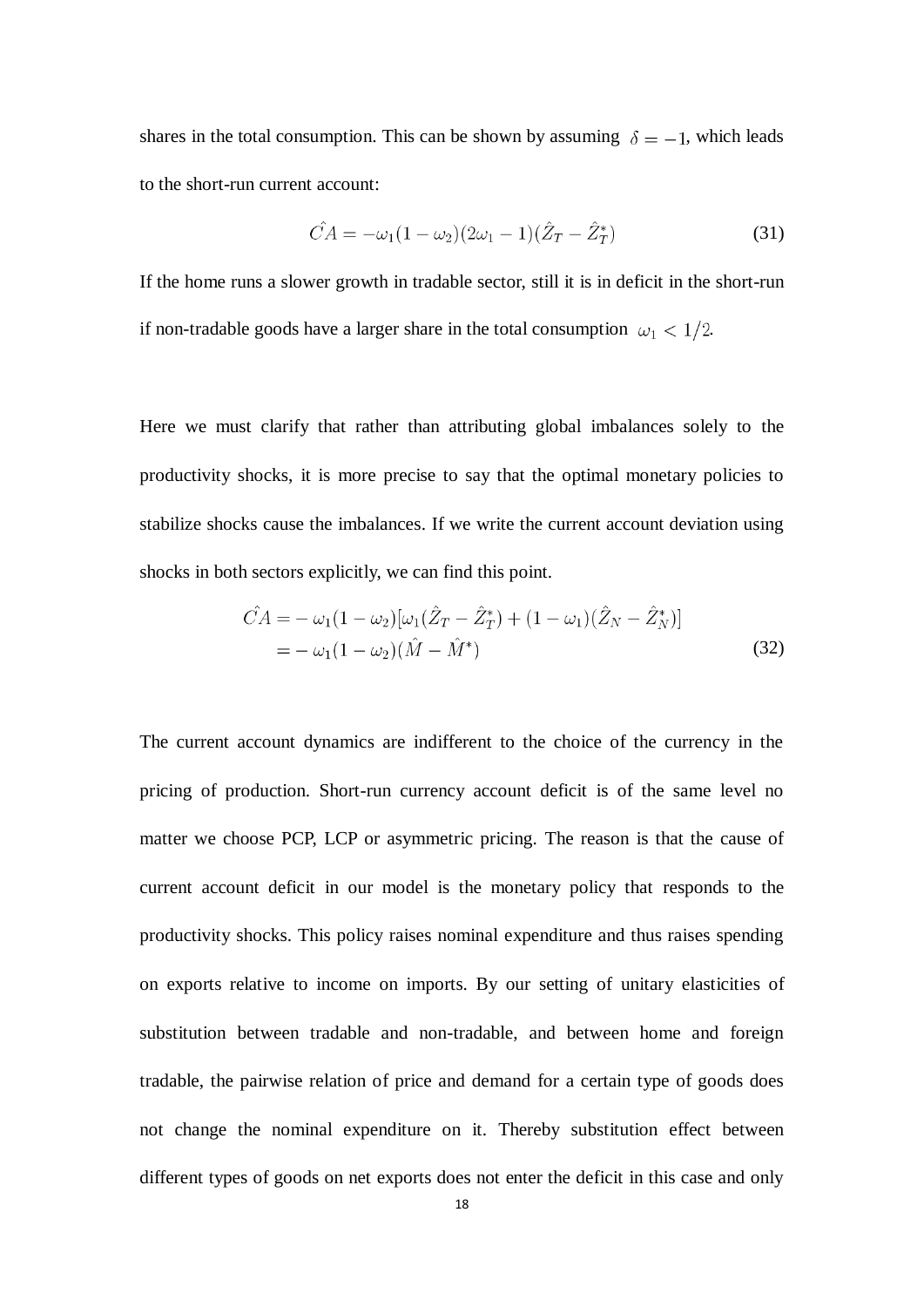monetary policy differential between the two countries accounts. In a more general case as in the appendix, non-unit rates of substitution shall at least bring some imbalances. However, we shall emphasize that the setting of unit substitution between tradable and non-tradable, and between home and foreign goods is not far from facts, and therefore the role of substitution between different goods shall not account much in the imbalances in reality, at least in the short-run.

#### **3.3. International Adjustment**

Given the fact that exchange rate adjustments are not available in many cases, such as within a monetary union, or between countries that seem cannot easily moving the distortion of fixed exchange rate, it is important to discuss international adjustment under this regime.

The first point is that monetary policy coordination is not able to remove all imbalances. In the context of our model, zero short-run current account can be achieved only if the differential between the monetary policies of the two countries is zero. This kind of coordination drives both economies experiencing shocks to productivity from optimum and thereby intuitions of adjustment are not seemingly strong. However, the short-run deficit of the home country in our model may be very large, if the share of tradable sector is less than half of the total production. Also the long-run balance does not tell actually how long the rebalancing movements take.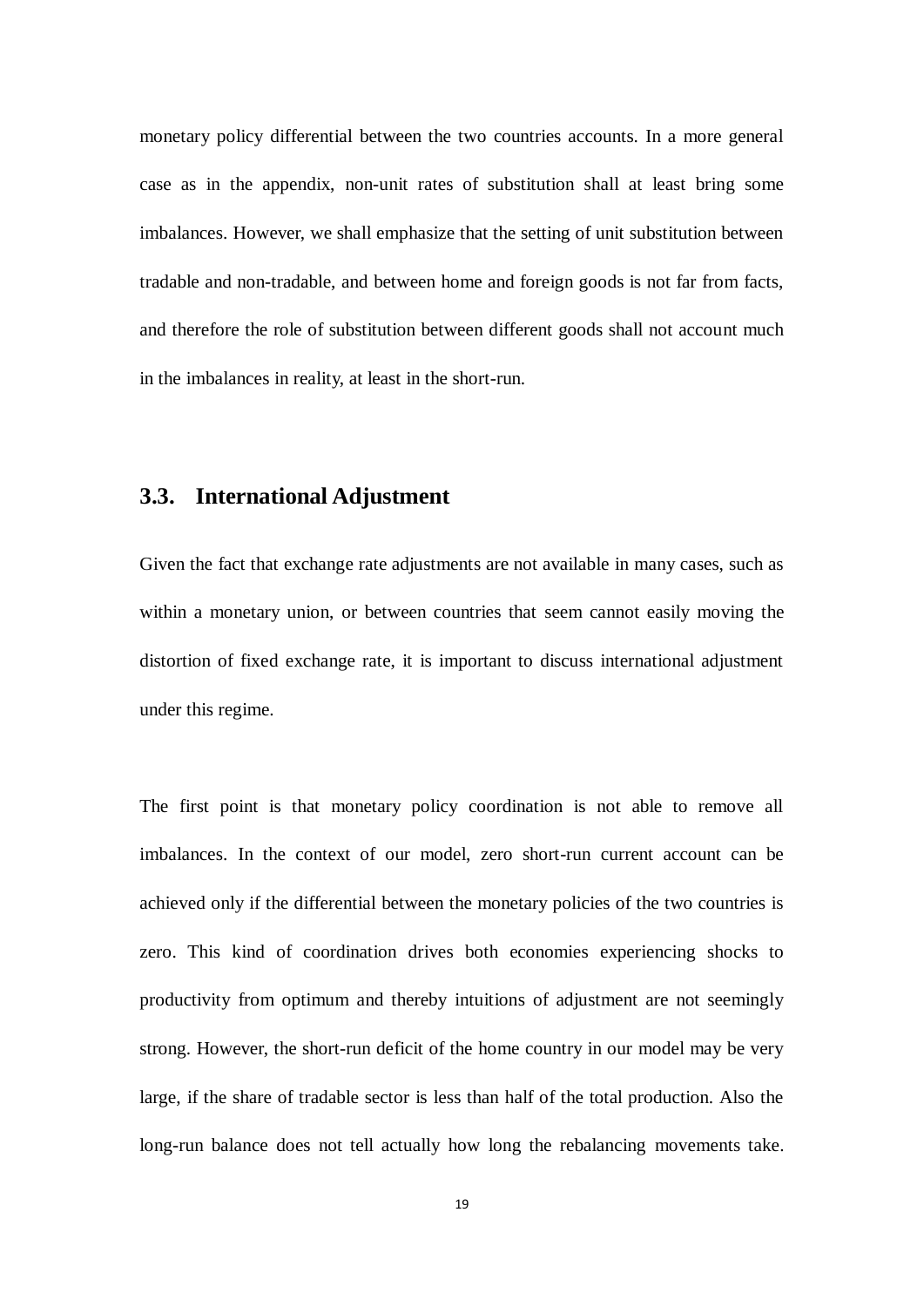They could be very persistent though we cannot figure out the details in our model. Given these points, monetary policy coordination only to some limited extent should be executed.

Further, as imbalances in our model are caused by the different structures of productivity growth in the two countries, a direct way to adjust is to remove this kind of structural differential between countries. In the case that both countries have similar productivity improvements and in the meanwhile they all pursue the similar development of both tradable and non-tradable sectors, the short-run imbalances may not be large, and thus tolerable. Countries with lower development in non-tradable sector shall not only enjoy the benefits from importing tradable from countries taking off by developing tradable sectors, but also should endeavour to improve the tradable sector of themselves. On the other hand, those countries initiate developing from international trading should put efforts on achieving development of better structure of their economic growth. Though these methods might be difficult and not seemingly come into effect in the very short time, they assure the short-run imbalances not to be too severe and then a limited monetary policy coordination is acceptable and enough.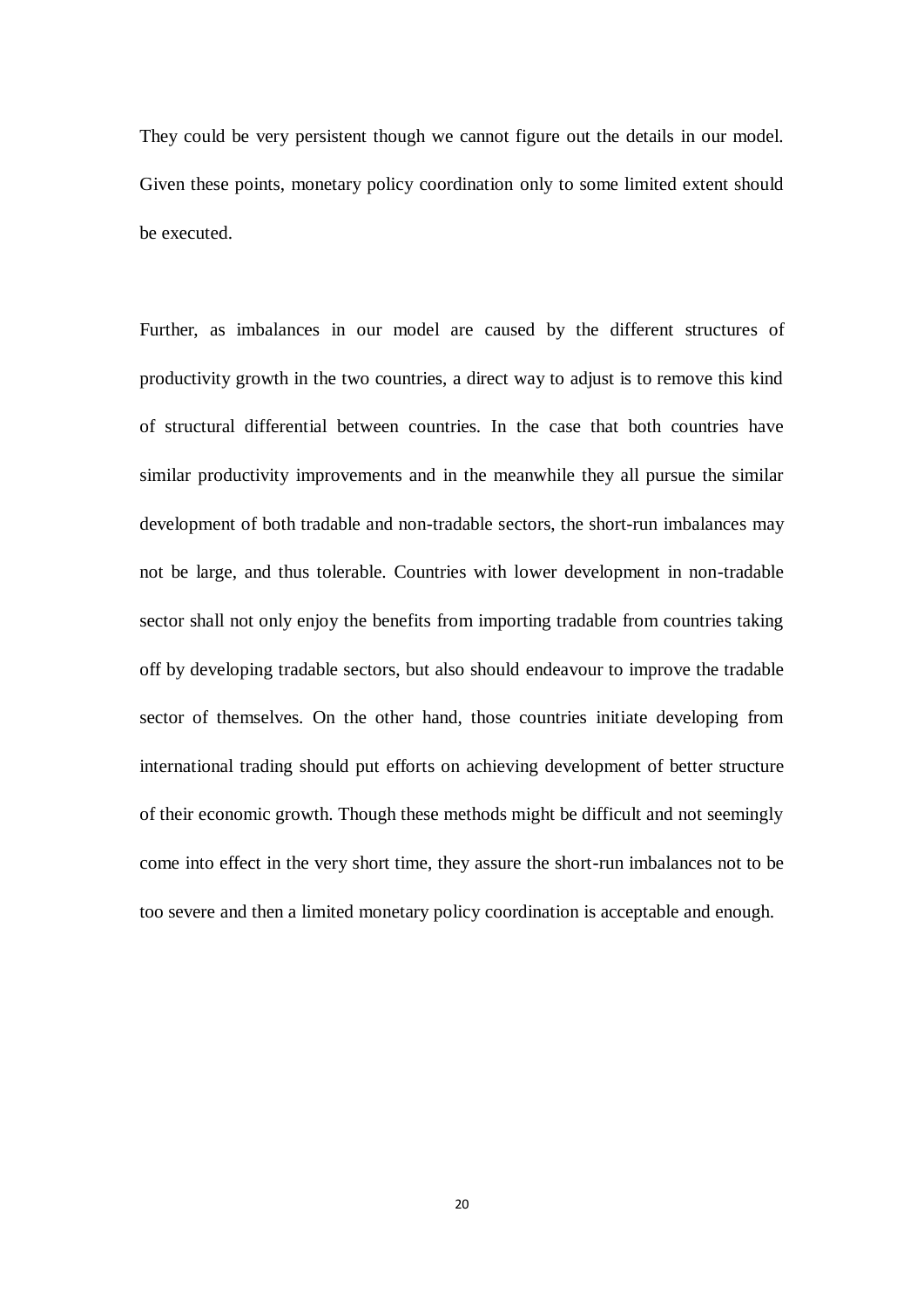## **4. Conclusions**

In this paper, we develop a two-country dynamic general equilibrium model based on the NOEM framework. After linearization of the model, we derive the first-order effects of productivity shocks to the short-run and long-run current accounts. Non-tradable sectors of both home and foreign economies are incorporated in the analysis. The sectors are subjected to productivity differentials and shown to have a critical effect on the formation of global imbalances.

The model demonstrates that differential improvement in productivity across countries is a main cause leading to current account imbalances in the world economy. Incorporating of the non-tradable sector in the modelling process enables to uncover a richer set of influences that also contribute to the global imbalances. Productivity shocks originated from the non-tradable sector prove to be an important source of imbalances by way of affecting the endogenous stabilizing monetary policies which cause the differential between monetary policies and finally lead to the imbalances.

We predict that countries experiencing higher growth in the tradable sector while in the meantime running surplus must have a lower growth in the non-tradable sector. The role of pricing currency in the international trade is not important and we argue that the substitution between different goods is not a major cause of imbalances at least in the short-run. In our model, we consider a context when exchange rate adjustment cannot be easily achieved between countries that adopting fixed regime or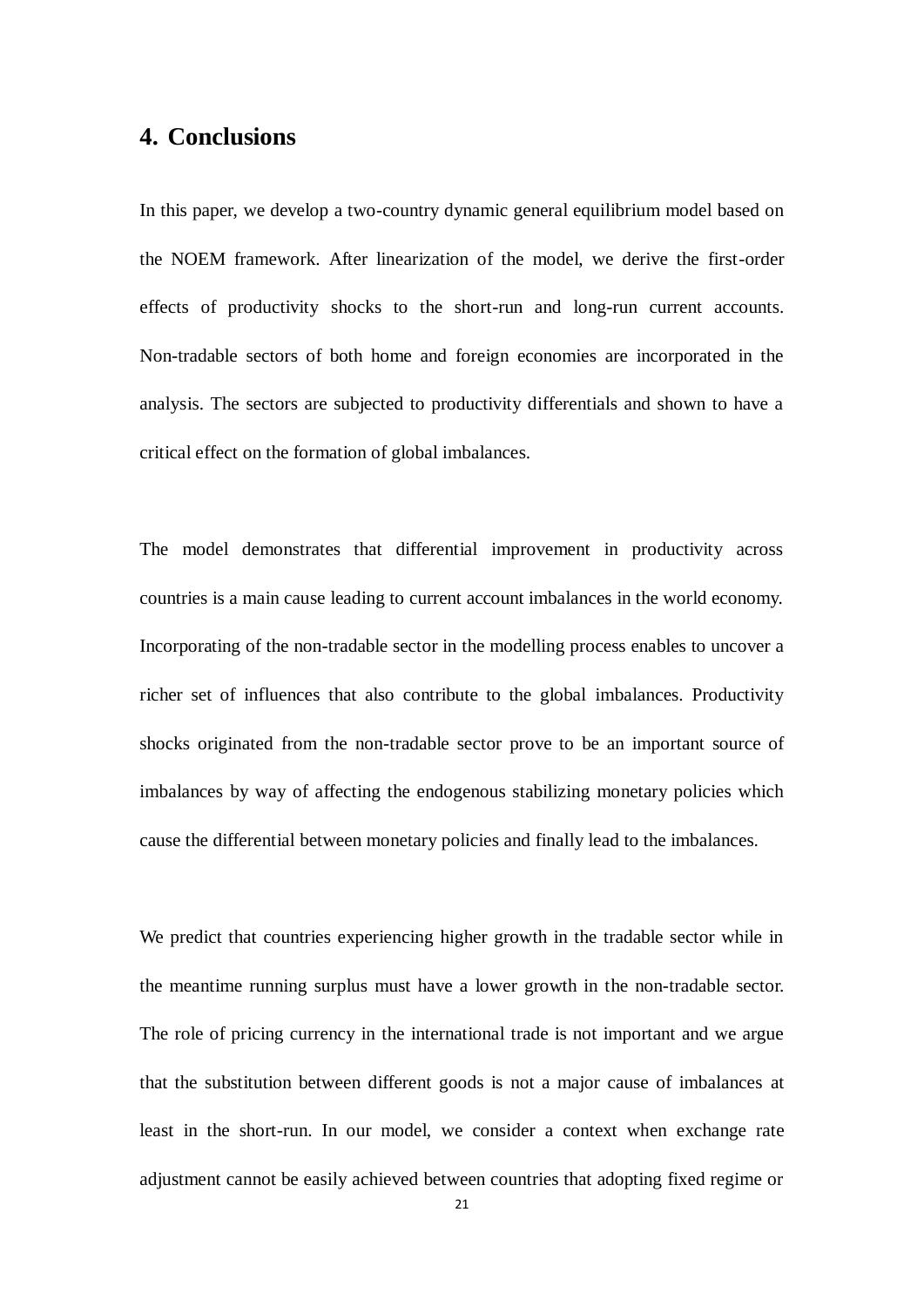within a monetary union. We suggest that when the exchange rate cannot present, adjustments shall come from improving the structure of growth of different countries. Countries take off by increasing income from international trade should invest more to the non-tradable sector, while the counterparts should improving their tradable sector as well. Also, an appropriate level of monetary coordination can also narrow the gap of imbalances.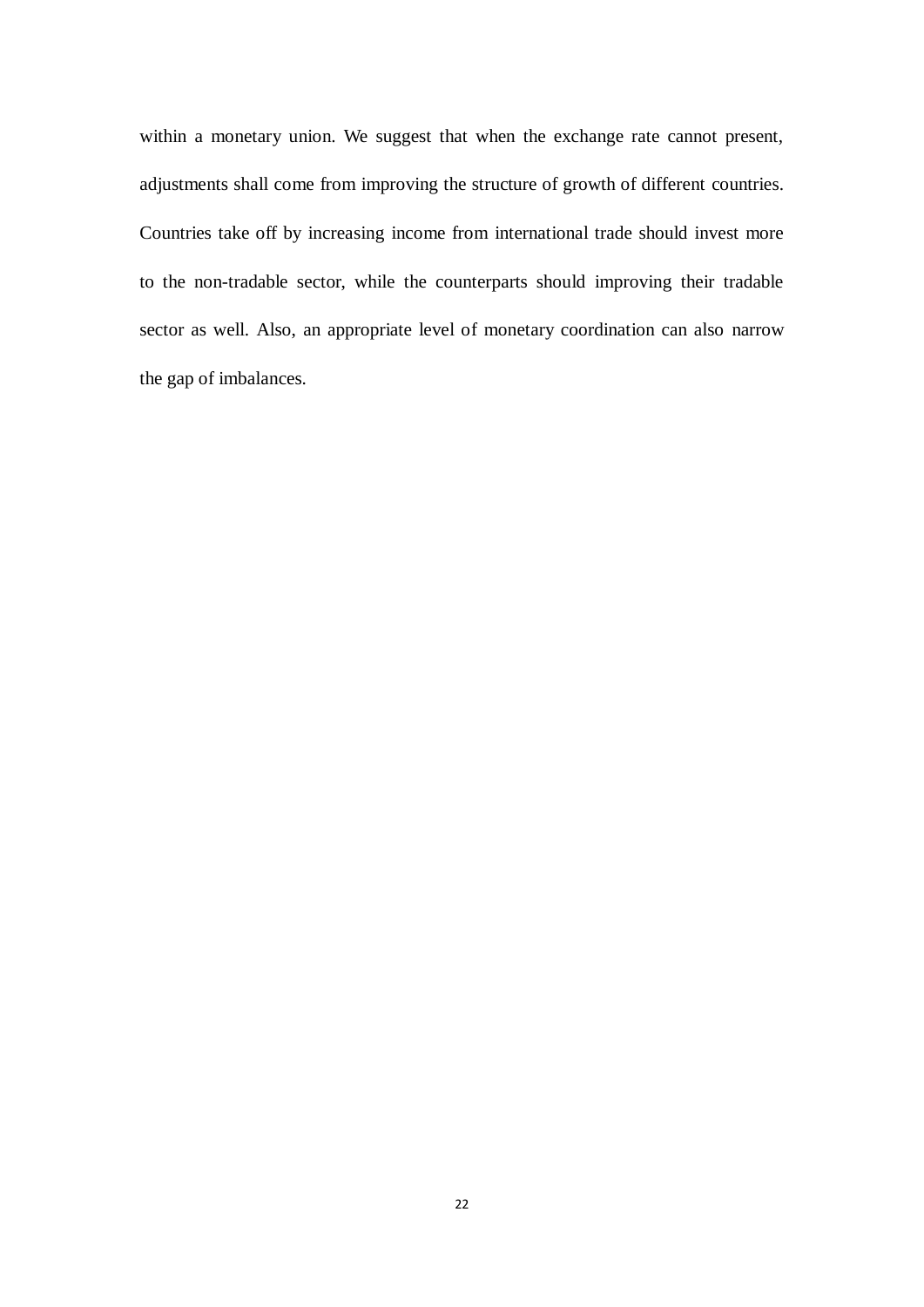## **References**

- Attanasio, O. P., S. Kitao, and G. L. Violante, 2006. Quantifying the Effects of the Demographic Transition in Developing Economies, *The B.E. Journal of Macroeconomics* 0.
- Backus, D., E. Henriksen, F. Lambert, and C. Telmer, 2005. *Current Account Fact and Fiction*(Society for Economic Dynamics).
- Batini, N., P. Cova, M. Pisani, and A. Rebucci, 2009. *Global Imbalances: The Role of Non-TradableTotal Factor Productivity in Advanced Economies*(International Monetary Fund).
- Bergin, P. R., 2006. How well can the New Open Economy Macroeconomics explain the exchange rate and current account?, *Journal of International Money and Finance* 25, 675-701.

Bernanke, B., 2005. *The global saving glut and the US current account deficit*.

Blanchard, O., F. Giavazzi, and F. Sa, 2005. International Investors, the U.S. Current Account, and the Dollar, *Brookings Papers on Economic Activity* 2005, 1-49.

Caballero, R. J., E. Farhi, and P.-O. Gourinchas, 2008. An Equilibrium Model of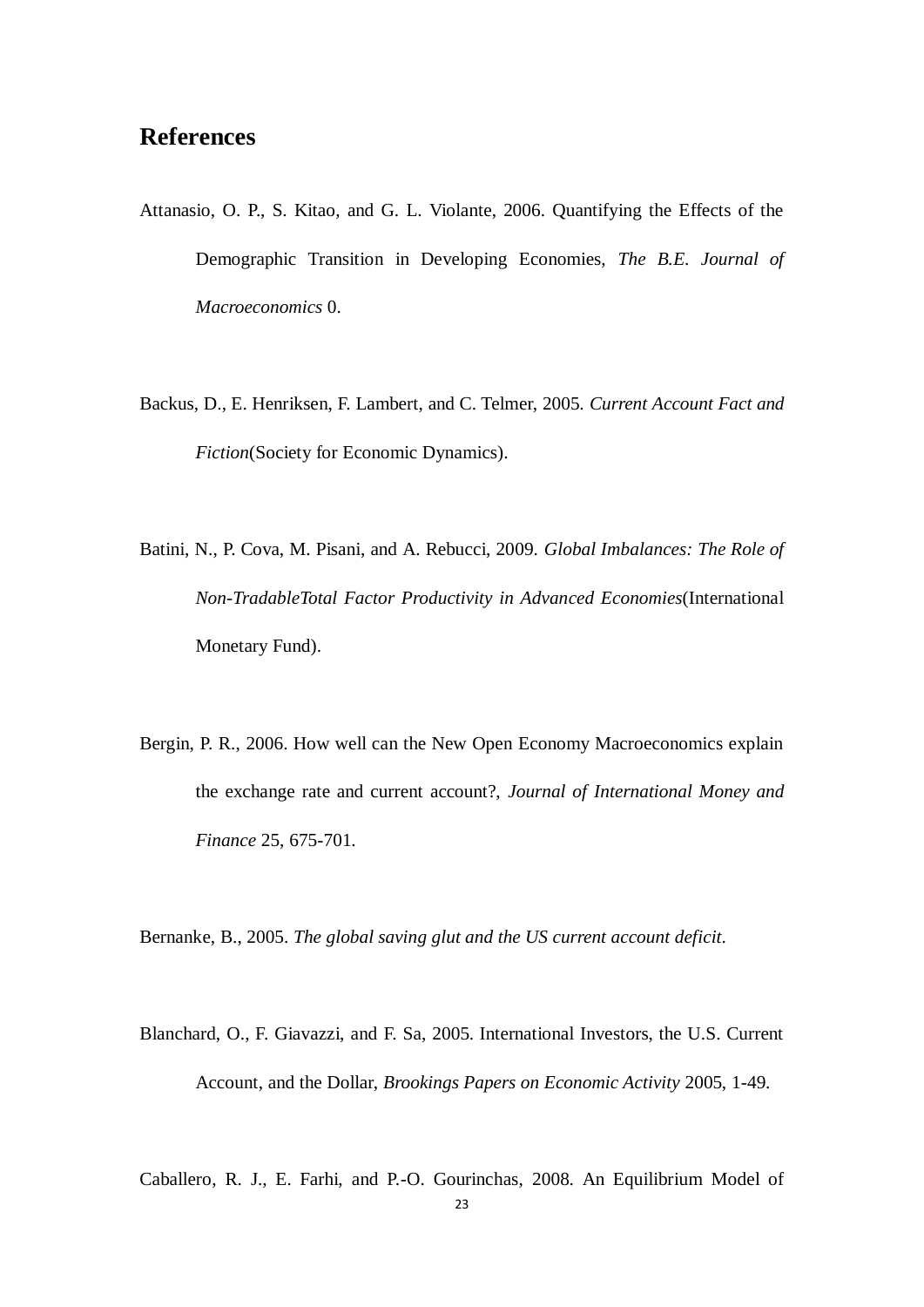"Global Imbalances" and Low Interest Rates, *American Economic Review* 98, 358-393.

- Cavallo, M., and C. Tille, 2006. *Could capital gains smooth a current account rebalancing?*(Federal Reserve Bank of New York).
- Corsetti, G., and P. Pesenti, 2005. *The Simple Geometry of Transmission and Stabilization in Closed and Open Economies*(National Bureau of Economic Research, Inc).
- Croke, H., S. B. Kamin, and S. Leduc, 2005. *Financial market developments and economic activity during current account adjustments in industrial economies*(Board of Governors of the Federal Reserve System (U.S.)).
- Engel, C., and J. H. Rogers, 2006. The U.S. Current Account Deficit and the Expected Share of World Output, *Journal of Monetary Economics* 53, 31.
- Ferrero, A., M. Gertler, and L. E. O. Svensson, 2008. *Current Account Dynamics and Monetary Policy*(National Bureau of Economic Research, Inc).
- Fogli, A., and F. Perri, 2006. *The "Great Moderatio" and the US External Imbalance*(National Bureau of Economic Research, Inc).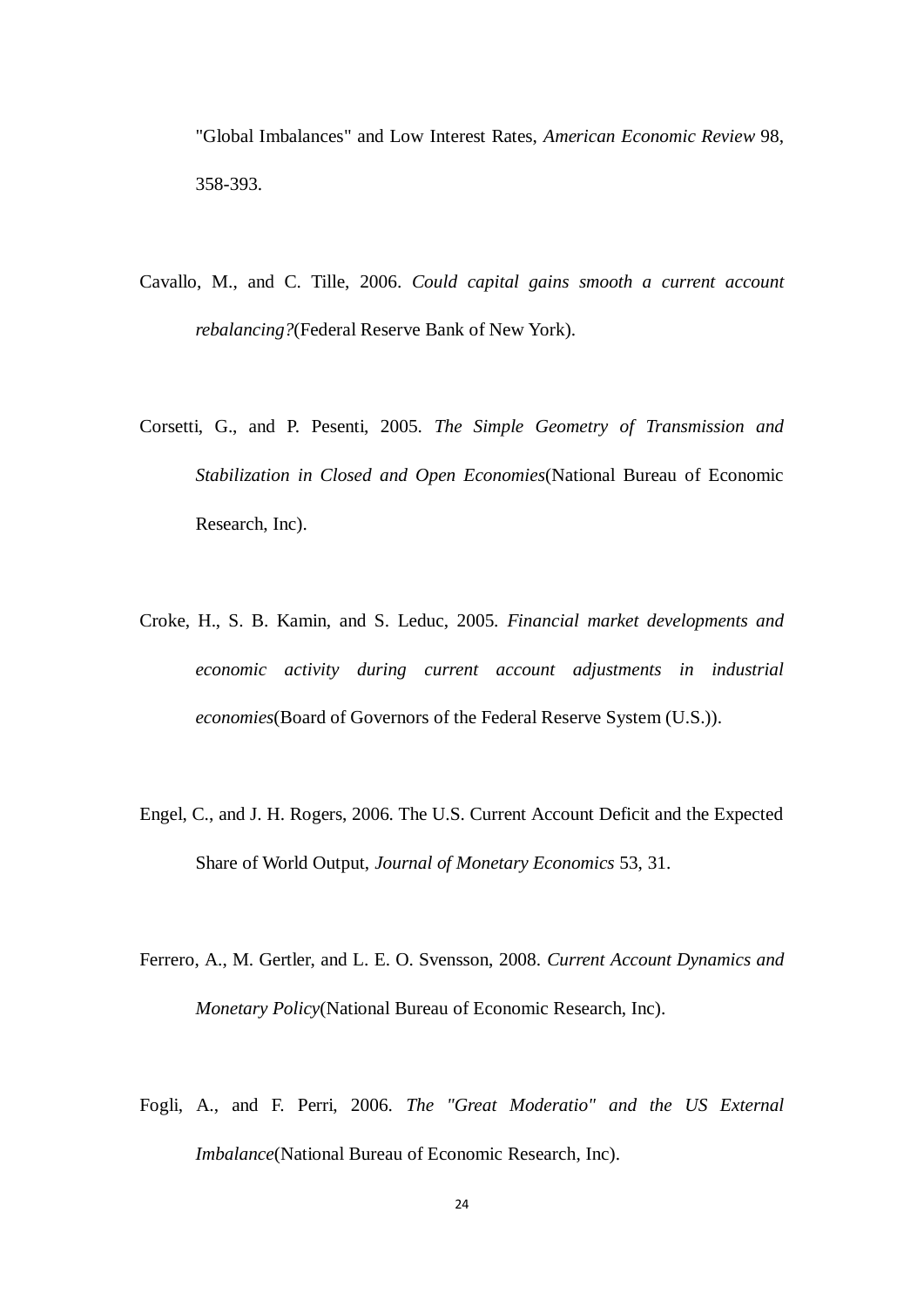- Ghironi, F., J. Lee, and A. Rebucci, 2007. *The Valuation Channel of External Adjustment*(National Bureau of Economic Research, Inc).
- Gourinchas, P. O., and H. Rey, 2007. International Financial Adjustment, *Journal of Political Economy* 115, 665-703.
- Hausmann, R., and F. Sturzenegger, 2006. *Global Imbalances or Bad Accounting? The Missing Dark Matter in the Wealth of Nations*(Harvard University, John F. Kennedy School of Government).
- Henriksen, E., 2005. *A demographic explanation of US and Japanese current account behavior*.
- Little, B., and R. Lafrance, 2006. Global Imbalances-Just How Dangerous?, *Bank of Canada Review* 2006, 3-13.
- McGrattan, E. R., and E. C. Prescott, 2008. *Technology Capital and the U.S. Current Account*(National Bureau of Economic Research, Inc).
- Mendoza, E. G., V. Quadrini, and J.-V. R 6s-Rull, 2009. Financial Integration, Financial Development, and Global Imbalances, *Journal of Political Economy*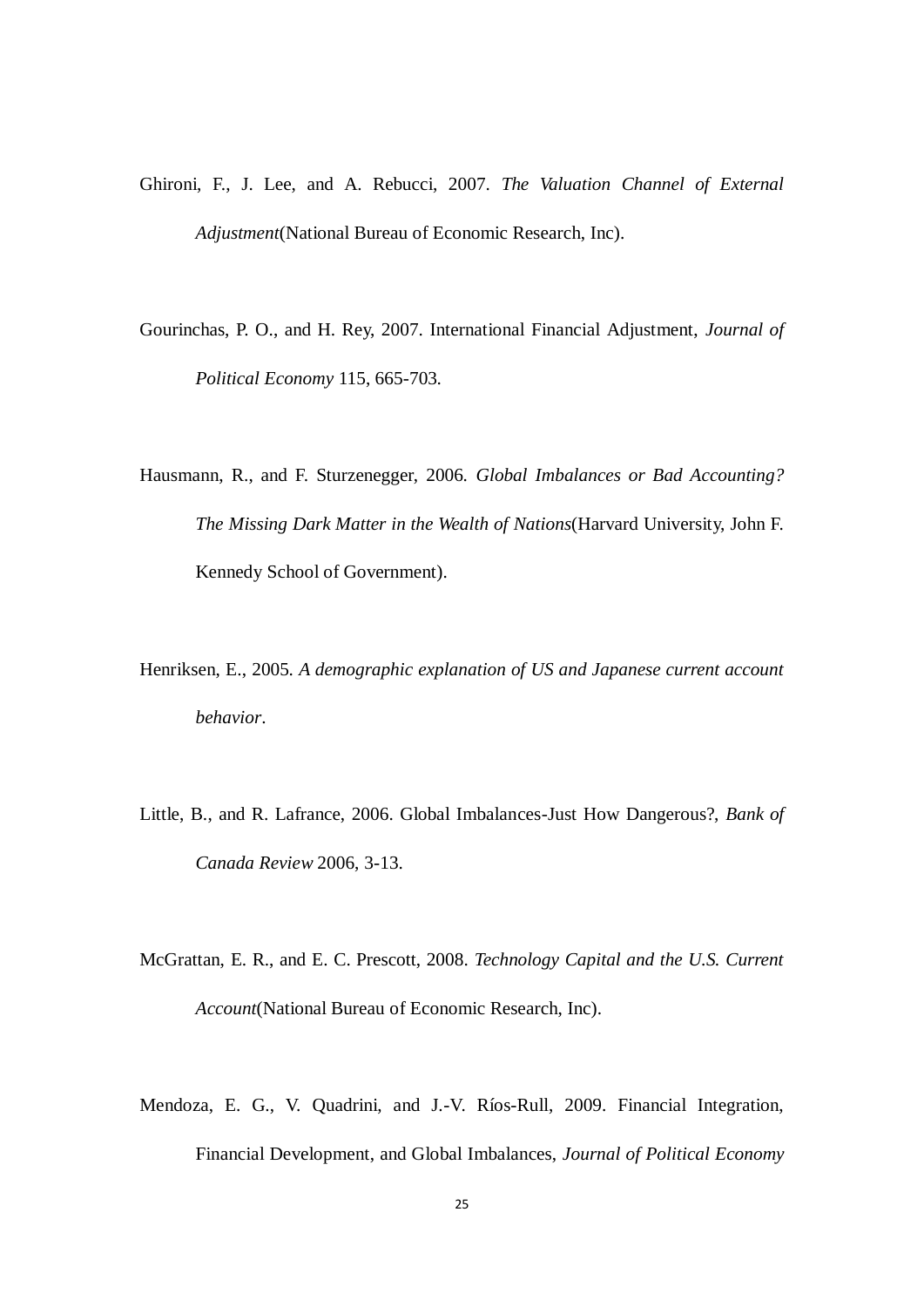- Obstfeld, M., and K. Rogoff, 1995. Exchange Rate Dynamics Redux, *Journal of Political Economy* 103, 624-660.
- Obstfeld, M., and K. Rogoff, 2005. *The Unsustainable US Current Account Position Revisited*(Center for International and Development Economics Research, Institute for Business and Economic Research, UC Berkeley).
- Obstfeld, M., and K. S. Rogoff, 2005. Global Current Account Imbalances and Exchange Rate Adjustments, *Brookings Papers on Economic Activity* 36, 67-146.
- Roubini, N., and B. Setser, 2005. Will the Bretton Woods 2 regime unravel soon? the risk of a hard landing in 2005-2006, *Proceedings*.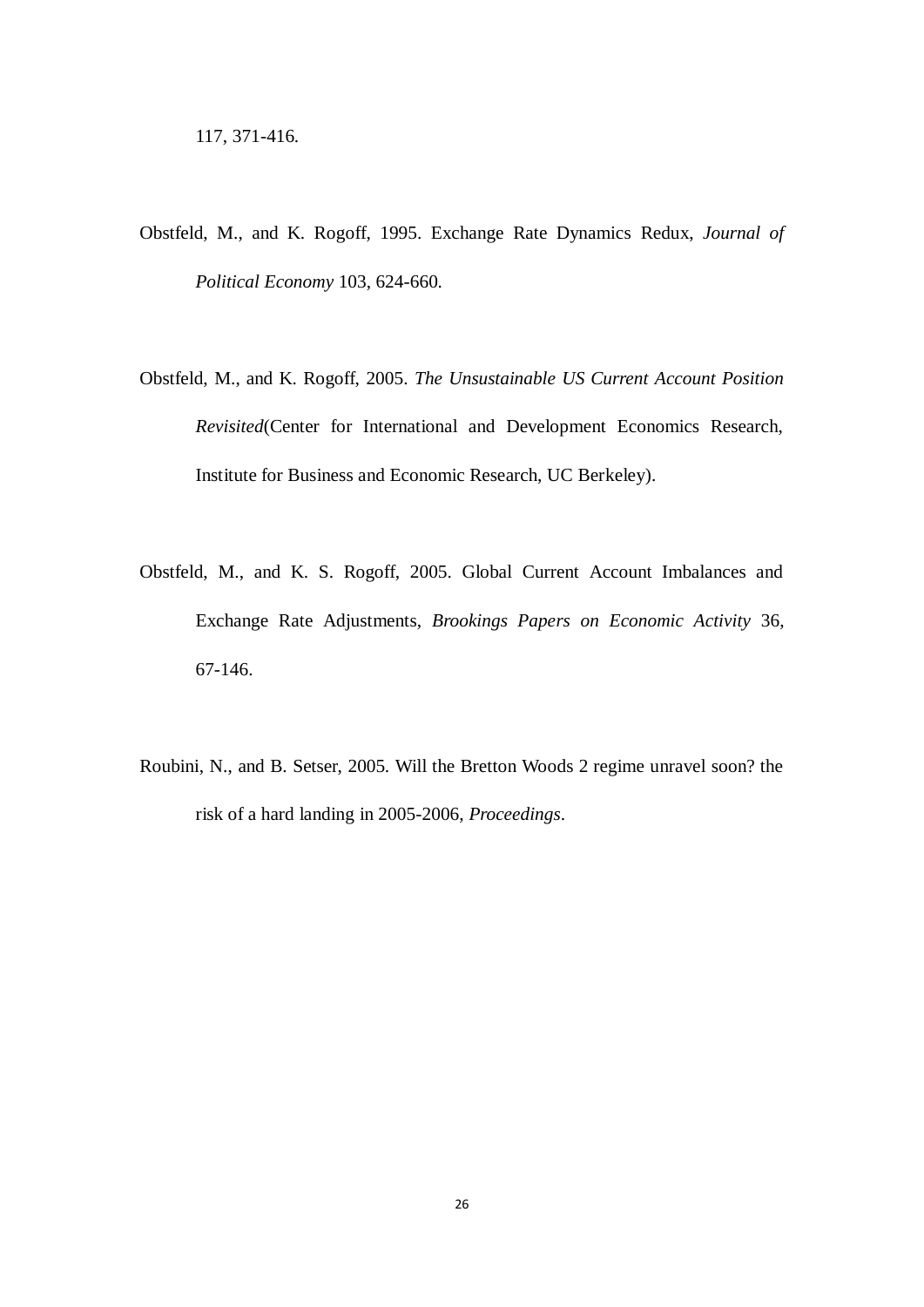### **Appendix. Algebra of the Model**

There are two symmetric countries in the world, namely home and foreign. Each economy is consisted of a continuum of households. Home and foreign households have the same form of utility functions,  $U_t$  and  $U_t^*$ . Consumption of goods  $C_t$  and money holding  $M_t$  generate positive welfare, while households enjoy leisure, thereby work efforts  $L_t$  generates disutility. The utility function for a home household  $j$  is defined as:

$$
U_t(j) = E_t \left\{ \sum_{\tau=t}^{\infty} \beta^{\tau-t} \left[ \frac{C_{\tau}(j)^{1-\eta_1}}{1-\eta_1} + \frac{\alpha_M}{1-\eta_2} \left( \frac{M_{\tau}(j)}{P_{\tau}} \right)^{1-\eta_2} - \frac{\alpha_L}{1+\eta_3} L_{\tau}(j)^{1+\eta_3} \right] \right\}
$$
  
 $0 < \beta < 1, \ \eta_1, \ \eta_2, \ \eta_3, \ \alpha_M \text{ and } \alpha_L > 0$ 

Households receive wages  $W_t$  from their supply of work efforts  $L_t(j)$  and receive government transfers or pay taxes  $T_t$ . The budget constraint of a household in the home country is:

$$
PtCt(j) + Mt(j) + PtTt(j) + Bt(j) = WtLt(j) + \Pit(j) + (1 + it-1)Bt-1(j) + Mt-1(j)
$$

 $P_t$  is the consumption price index of the home country. Since we assume that households hold portfolios of domestic firms assets, they receive profits in terms of dividends  $\Pi_t(j)$ . Households also make decision on the number of nominal bonds  $B_t(j)$  to hold and  $i_t$  is the nominal interest rate of the bond. We assume that government's finance comes from tax received:

$$
\int_0^1 M_{t-1}(j)dj = \int_0^1 M_t(j)dj + P_t \int_0^1 T_t(j)dj
$$

Households optimize their utility by choosing the consumption, money holding,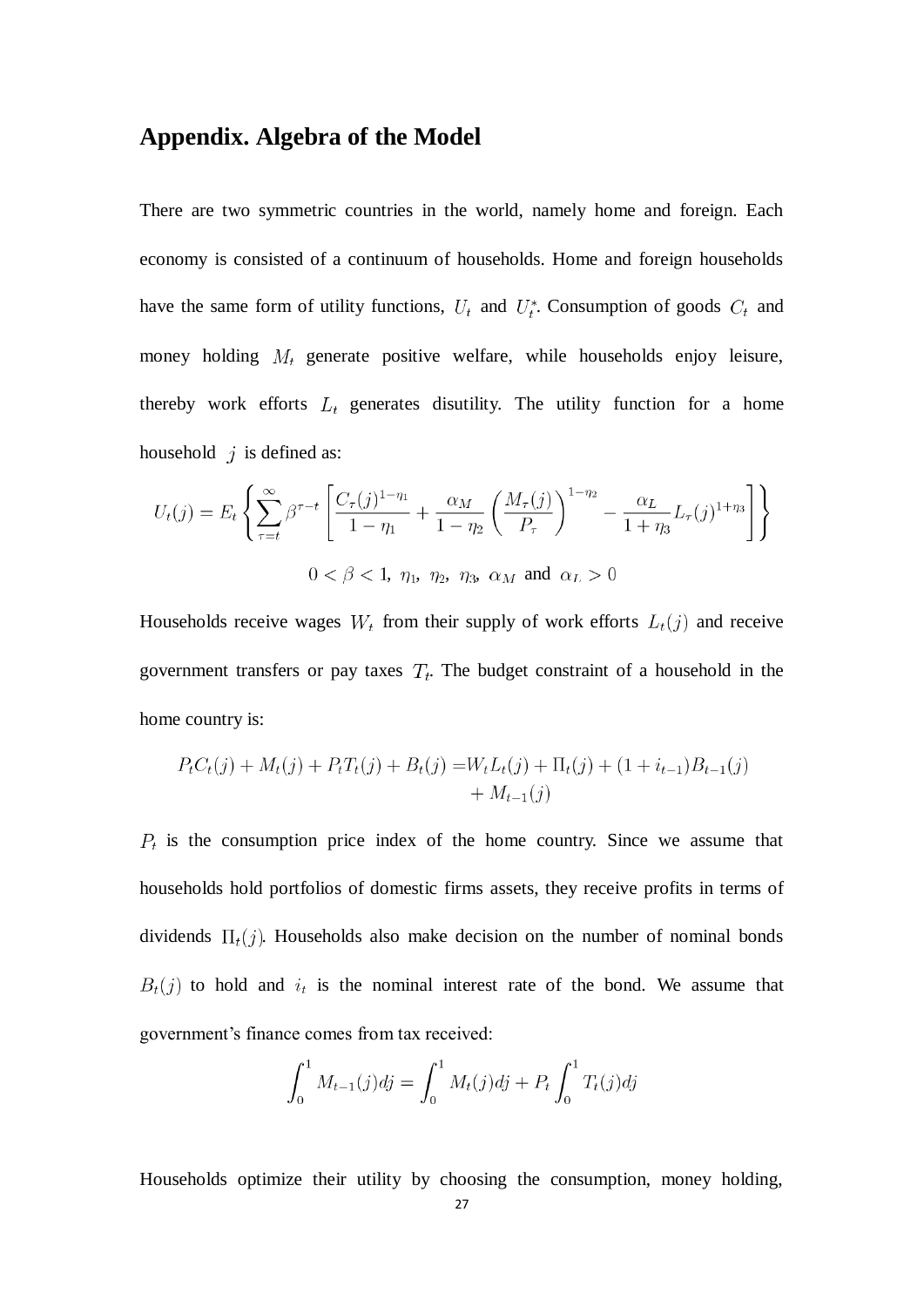labour supply and bonds, subject to the budget constraint. The optimization problem is described as:

$$
\max_{C_t(j),M_t(j),L_t(j),B_t(j)} U_t(j)
$$

The first-order condition on consumption leads to the Euler equation:

$$
\frac{C_t(j)^{-\eta_1}}{P_t} = \beta(1+i_t)E_t\left\{\frac{C_{t+1}(j)^{-\eta_1}}{P_{t+1}}\right\}
$$

from which we can find that households choice of consumption is symmetric across a country. Further, this rule applies to other first-order conditions and therefore we assume a representative household for each economy, instead of the previous assumptions. First-order conditions for the representative home household are:

$$
\frac{C_t^{-\eta_1}}{P_t} = \beta (1 + i_t) E_t \left\{ \frac{C_{t+1}^{-\eta_1}}{P_{t+1}} \right\}
$$

$$
W_t = \frac{\alpha_L L_t^{\eta_3} P_t}{C_t^{-\eta_1}}
$$

$$
\alpha_M \left( \frac{M_t}{P_t} \right)^{-\eta_2} = \frac{i_t}{1 + i_t} C_t^{-\eta_1}
$$

Together with the government's budget, the constraint of the representative household collapses to:

$$
P_t C_t + B_t = W_t L_t + \Pi_t + (1 + i_{t-1})B_{t-1}
$$

The foreign representative has similar utility function as the home one, except that it choose the optimal holding of bond issued by the home country due to our assumption of incomplete financial market. The Euler equation for the foreign household is:

$$
\frac{(C^*_t)^{-\eta_1}}{P^*_t} = \beta(1+i_t)E_t\frac{\mathcal{E}_t}{\mathcal{E}_{t+1}}\frac{(C^*_{t+1})^{-\eta_1}}{P^*_{t+1}}
$$

Also, the first-order condition of monetary holding for the foreign household is: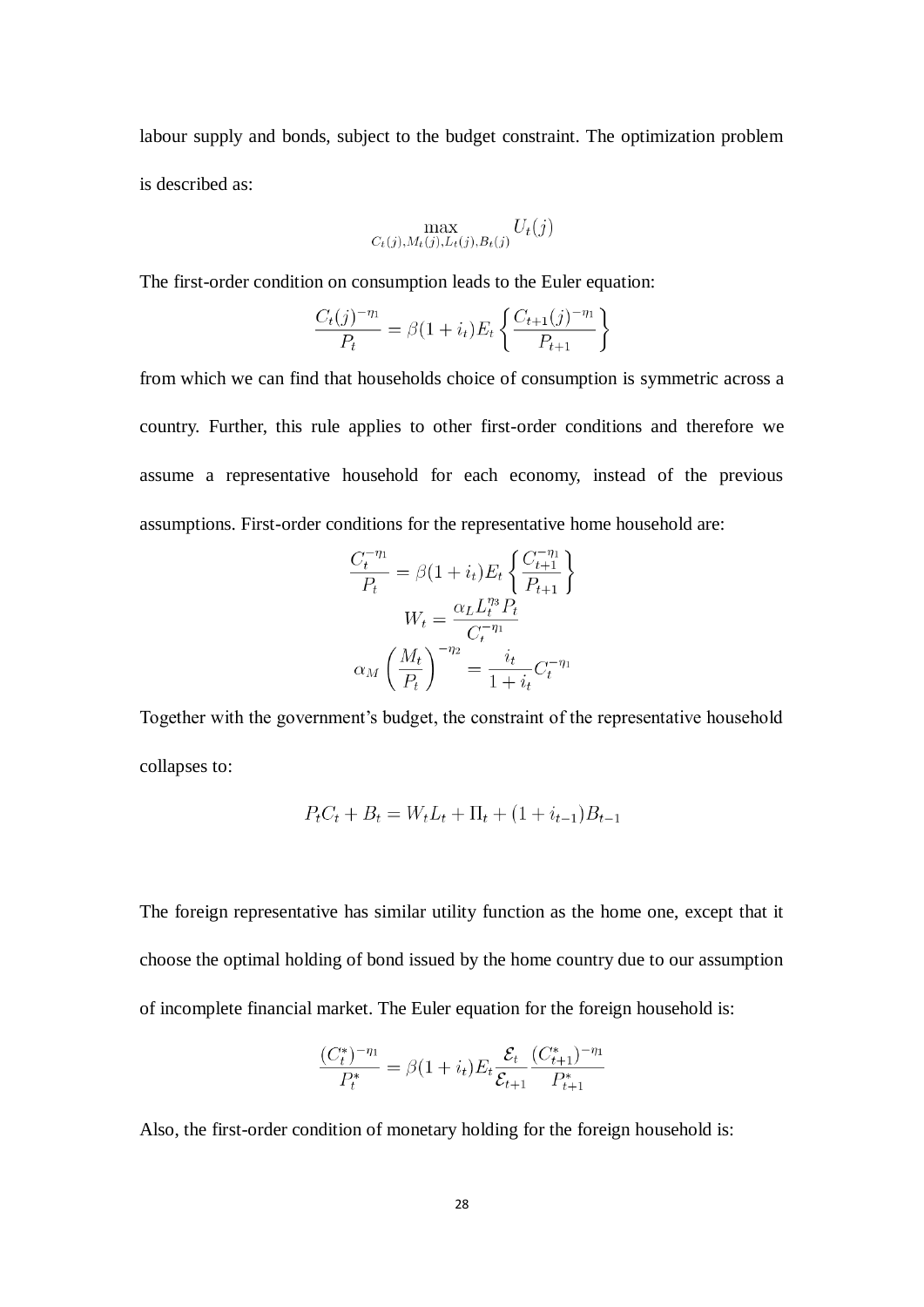$$
\alpha_M \left(\frac{M_t^*}{P_t^*}\right)^{-\eta_2} \frac{1}{P_t^*} = \frac{(C_t^*)^{-\eta_1}}{P_t^*} \left(\frac{i_t^* + d_t^*}{1 + i_t^* + d_t^*}\right)
$$

The consumption basket is consisted of both traded goods  $C_{T,t}$  and non-tradable goods  $C_{N,t}$  and assumed to have constant elasticity of substitution (CES):

$$
C_t = \left[ \bar{\omega}_1^{\frac{1}{\phi_1}} C_{T,t}^{\frac{\phi_1 - 1}{\phi_1}} + (1 - \bar{\omega}_1)^{\frac{1}{\phi_1}} C_{N,t}^{\frac{\phi_1 - 1}{\phi_1}} \right]^{\frac{\phi_1}{\phi_1 - 1}}
$$

 $\phi_1$  is the elasticity of substitution between tradable and non-tradable.  $\bar{\omega}_1$  is the share of tradable in the basket. The composite of traded goods is assumed to contain goods from home firms  $C_{H,t}$  and imports  $C_{F,t}$ :

$$
C_{T,t} = \left[\bar{\omega}_2^{\frac{1}{\phi_2}} C_{H,t}^{\frac{\phi_2 - 1}{\phi_2}} + (1 - \bar{\omega}_2)^{\frac{1}{\phi_2}} C_{F,t}^{\frac{\phi_2 - 1}{\phi_2}}\right]^{\frac{\phi_2}{\phi_2 - 1}}
$$

Within each group of non-tradable, home tradable and foreign tradable, a continuum of firms produce differentiated goods. We assume they all have a CES production function in each group:

$$
C_{N,t} = \left(\int_0^1 C_{N,t}(n)^{\frac{\phi_3 - 1}{\phi_3}} dn\right)^{\frac{\phi_3}{\phi_3 - 1}}
$$

$$
C_{H,t} = \left(\int_0^1 C_{H,t}(n)^{\frac{\phi_3 - 1}{\phi_3}} dh\right)^{\frac{\phi_3}{\phi_3 - 1}}
$$

$$
C_{F,t} = \left(\int_0^1 C_{F,t}(f)^{\frac{\phi_3 - 1}{\phi_3}} df\right)^{\frac{\phi_3}{\phi_3 - 1}}
$$

Following Dixit-Stiglitz's geometry, we derive the corresponding price index. Home consumption price index (CPI) is:

$$
P_t = \left[\bar{\omega}_1 P_{T,t}^{1-\phi_1} + (1-\bar{\omega}_1) P_{N,t}^{1-\phi_1}\right]^{\frac{1}{1-\phi_1}}
$$

 $P_{T,t}$  and  $P_{N,t}$  are indices of traded and non-tradable goods respectively: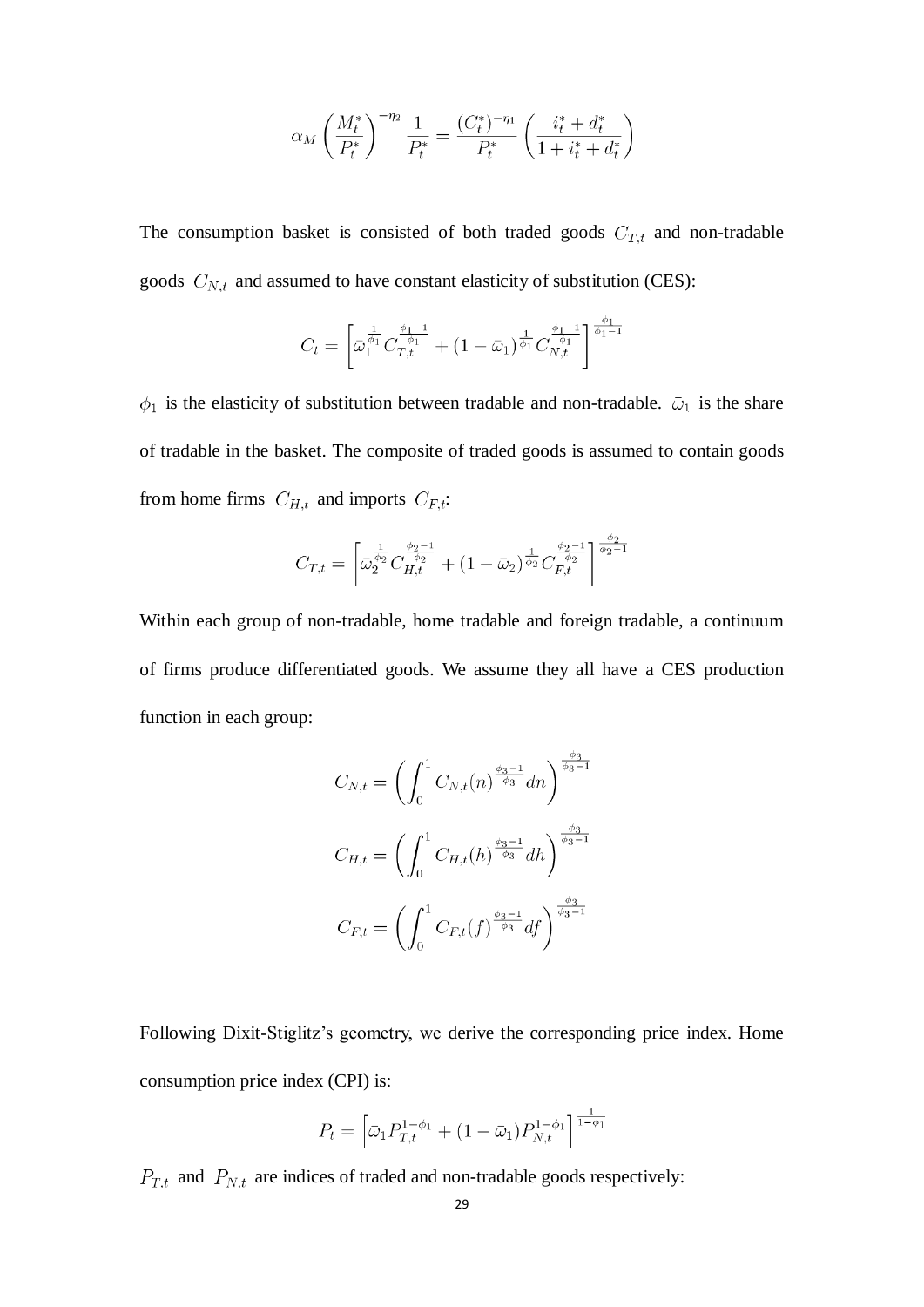$$
P_{T,t} = \left[ \bar{\omega}_2 P_{H,t}^{1-\phi_2} + (1 - \bar{\omega}_2) P_{F,t}^{1-\phi_2} \right]^{\frac{1}{1-\phi_2}}
$$

Prices of non-tradable goods, home produced tradable  $P_{H,t}$  and foreign sourced tradable  $P_{F,t}$  are defined as:

$$
P_{N,t} = \left(\int_0^1 P_{N,t}(n)^{1-\phi_3} dn\right)^{\frac{1}{1-\phi_3}}
$$

$$
P_{H,t} = \left(\int_0^1 P_{H,t}(n)^{1-\phi_3} dh\right)^{\frac{1}{1-\phi_3}}
$$

$$
P_{F,t} = \left(\int_0^1 P_{F,t}(f)^{1-\phi_3} df\right)^{\frac{1}{1-\phi_3}}
$$

The demand functions for each type of goods are assumed to be:

$$
C_{T,t} = \omega_1 \left(\frac{P_{T,t}}{P_t}\right)^{-\phi_1} C_t
$$

$$
C_{N,t}(n) = \left(\frac{P_{N,t}(n)}{P_{N,t}}\right)^{-\phi_3} C_{N,t} = \left(\frac{P_{N,t}(n)}{P_{N,t}}\right)^{-\phi_3} (1 - \omega_1) \left(\frac{P_{N,t}}{P_t}\right)^{-\phi_1} C_t
$$

$$
C_{H,t}(h) = \left(\frac{P_{H,t}(h)}{P_{H,t}}\right)^{-\phi_3} C_{H,t} = \left(\frac{P_{H,t}(h)}{P_{H,t}}\right)^{-\phi_3} \omega_2 \left(\frac{P_{H,t}}{P_{T,t}}\right)^{-\phi_2} C_{T,t}
$$

$$
C_{F,t}(f) = \left(\frac{P_{F,t}(f)}{P_{F,t}}\right)^{-\phi_3} C_{F,t} = \left(\frac{P_{F,t}(f)}{P_{F,t}}\right)^{-\phi_3} (1 - \omega_2) \left(\frac{P_{F,t}}{P_{T,t}}\right)^{-\phi_2} C_{T,t}
$$

The foreign economy is symmetric with home economy in preferences and has the same coefficients. For example, the share of foreign consumption of foreign produced traded goods is also  $\bar{\omega}_2$ . For the sake of space economy, we do not provide equations for foreign variables.

Producers of each group of goods are a continuum of firms. Firms hire labour which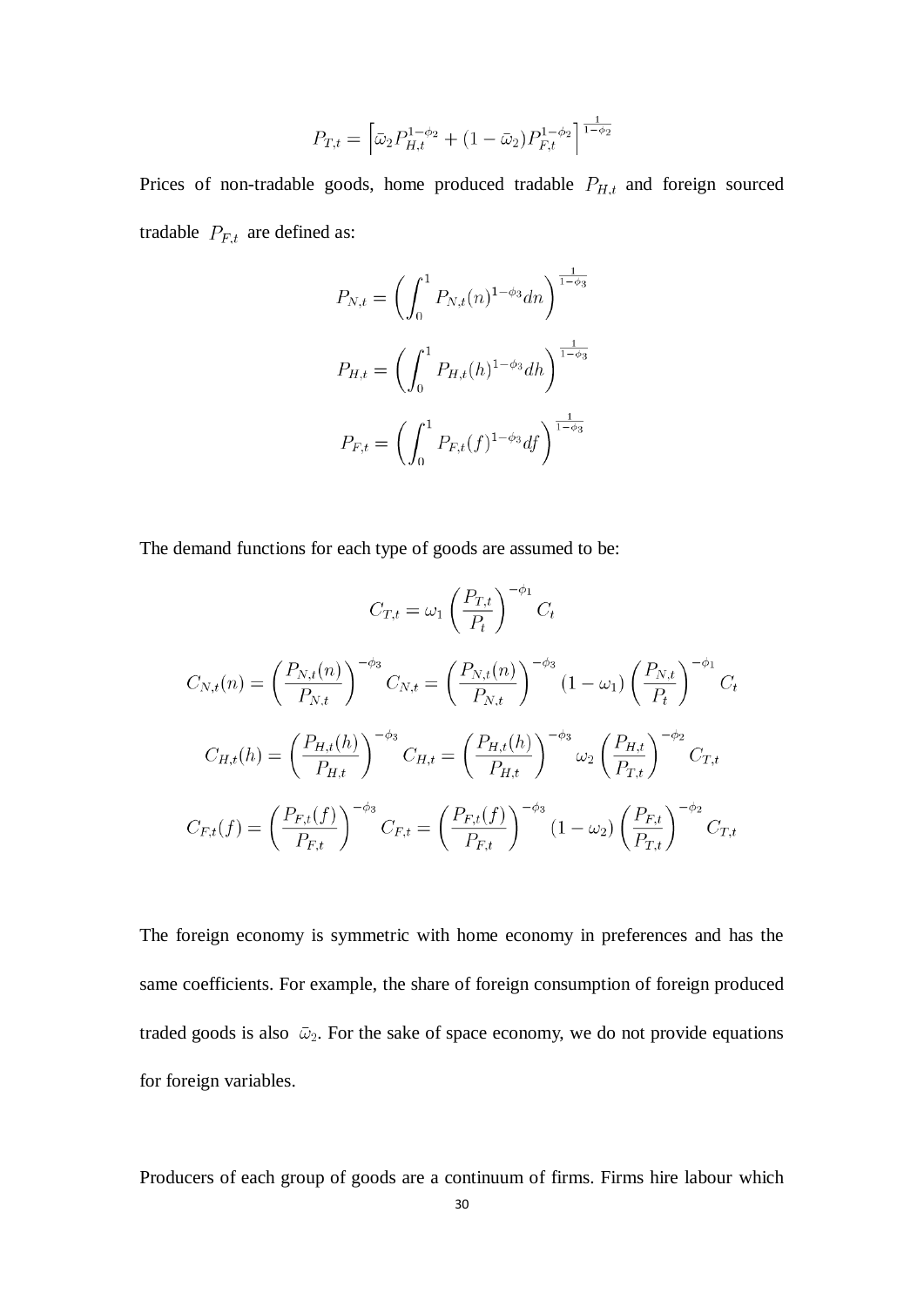paying wages and receive revenue from sales of products. The product functions are assumed to be:

$$
Y_{T,t}(h) = Z_{T,t} L_{T,t}(h)
$$
  

$$
Y_{N,t}(n) = Z_{N,t} L_{N,t}(n)
$$

where  $Y_{T,t}$  is the supply of home produced tradable and  $Y_{N,t}$  is the supply of non-tradable.  $L_{T,t}$  and  $L_{N,t}$  are labour demanded in both tradable and non-tradable sectors.  $Z_{T,t}$  and  $Z_{N,t}$  are productivities.

When both goods market and labour market clear we have:

$$
Y_{T,t}(h) = C_{H,t}(h) + C_{H,t}^*(h)
$$

$$
Y_{N,t}(n) = C_{N,t}(n)
$$

$$
L_t = \int_0^1 L_{T,t}(h)dh + \int_0^1 L_{N,t}(n)dn
$$

Firms pay all their profits to the shareholders, which are the households in the home economy.

$$
\Pi_t = \int_0^1 \Pi_{T,t}(h)dh + \int_0^1 \Pi_{N,t}(n)dn
$$

Profits from selling each type of goods are defined as:

$$
\Pi_{T,t}(h) = P_{H,t}(h)Y_{T,t}(h) - W_t L_{T,t}(h)
$$
  

$$
\Pi_{N,t}(n) = P_{N,t}(n)Y_{N,t}(n) - W_t L_{N,t}(n)
$$

Firms maximize profits by setting the price of their products. In a flexible price case, firms can change prices and do not consider any current or future price rigidities. The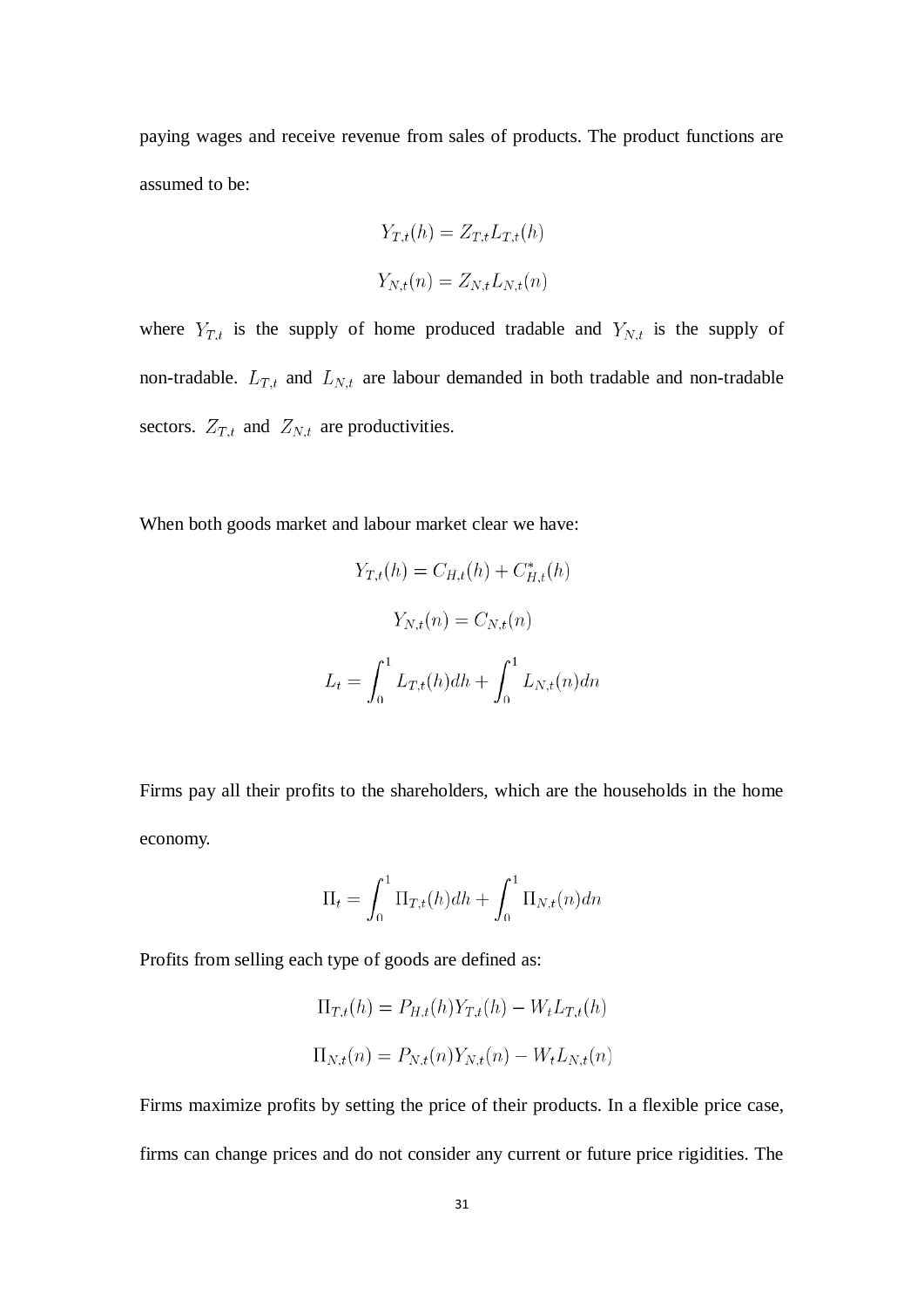flexible prices can be derived by solving the optimization problems:

$$
\max_{P_{H,t}(h)} \Pi_{T,t}(h)
$$

$$
\max_{P_{N,t}(n)} \Pi_{N,t}(n)
$$

By solving the flexible prices, we can find that price settings are symmetric for firms in each sector:

$$
P_{N,t} = P_{N,t}(n) = \frac{\phi_3}{\phi_3 - 1} \frac{W_t}{Z_{N,t}}
$$

$$
P_{H,t} = P_{H,t}(h) = \frac{\phi_3}{\phi_3 - 1} \frac{W_t}{Z_{T,t}}
$$

This further leads to the symmetric demand for each type of goods and symmetric demand for labour across different firms. Thereby the firms can also be described by a representative firm in each sector:

$$
Y_{T,t} = Z_{T,t} L_{T,t}
$$

$$
Y_{N,t} = Z_{N,t} L_{N,t}
$$

$$
Y_{T,t} = C_{H,t} + C_{H,t}^*
$$

$$
Y_{N,t} = C_{N,t}
$$

$$
\Pi_{T,t} = P_{H,t} Y_{T,t} - W_t L_{T,t}
$$

$$
\Pi_{N,t} = P_{N,t} Y_{N,t} - W_t L_{N,t}
$$

Foreign prices of home produced tradables are assumed to follow the law of one price. That is to say, firms set prices according to the Producer Currency Pricing (PCP):

$$
P_{H,t}^* = \frac{P_{H,t}}{\mathcal{E}_t}
$$

where  $\mathcal{E}_t$  is the exchange rate between the two countries.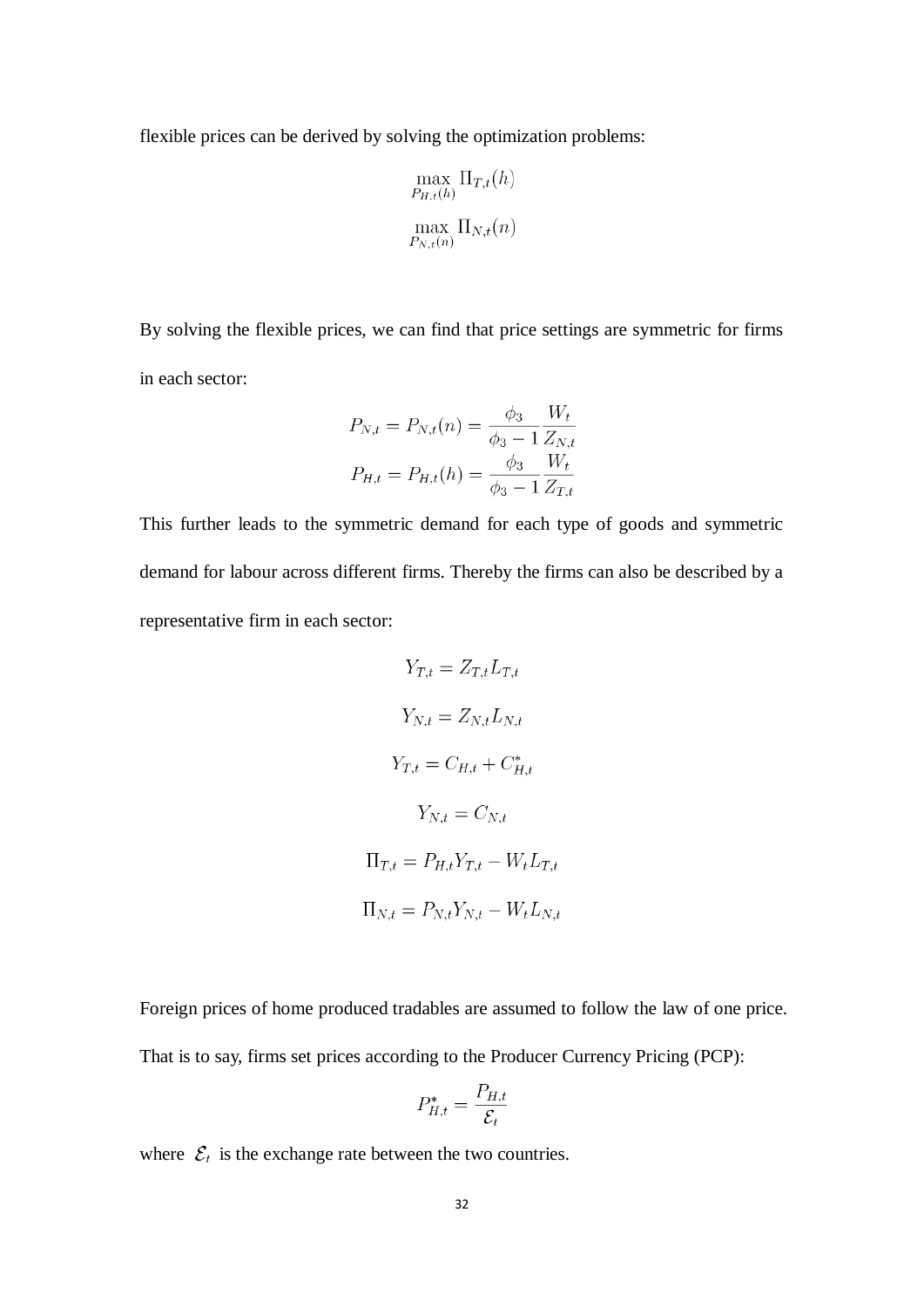Linearization, and approximation if necessary, is made around either short-run equilibrium or long-run steady state. We denote deviation of a variable in the short-run to its initial steady state by a hat and its deviation in the long-run by a bar; e.g.  $\hat{C}$  is  $d \log C$  in the short-run and  $\overline{C}$  for long-run respectively. The difference between the short-run and long-run deviations is that prices in the short-run are assumed to be fully fixed, while in the long-run firms can adjust prices according to their optimizing solution.

We display equations necessary for closing the model below. For simplicity, we do not list all foreign counterparts if they are similar.

$$
-\eta_1 C_t - P_t = (1 - \beta)\hat{i}_t - \eta_1 E_t \{C_{t+1}\} - E_t \{P_{t+1}\}
$$

$$
-\eta_1 \hat{C}_t^* - \hat{P}_t^* = (1 - \beta)\hat{i}_t + \hat{\mathcal{E}}_t - E_t \{\hat{\mathcal{E}}_{t+1}\} - \eta_1 E_t \{\hat{C}_{t+1}^*\} - E_t \{\hat{P}_{t+1}^*\}
$$

$$
\hat{W}_t = \eta_3 \hat{L}_t + \hat{P}_t + \eta_1 \hat{C}_t
$$

$$
-\eta_2 \hat{M}_t + \eta_2 \hat{P}_t = \beta \hat{i}_t - \eta_1 \hat{C}_t
$$

$$
-\eta_2 \hat{M}_t^* + \eta_2 \hat{P}_t^* = \beta (\hat{i}_t^* + \hat{d}_t^*) - \eta_1 \hat{C}_t^*
$$

$$
\hat{C}_{T,t} = -\phi_1 \hat{P}_{T,t} + \phi_1 \hat{P}_t + \hat{C}_t
$$

$$
\hat{C}_{N,t} = -\phi_1 \hat{P}_{N,t} + \phi_1 \hat{P}_t + \hat{C}_t
$$

$$
\hat{C}_{H,t} = -\phi_2 \hat{P}_{H,t} + \phi_2 \hat{P}_{T,t} + \hat{C}_{T,t}
$$

$$
\hat{C}_{F,t} = -\phi_2 \hat{P}_{F,t} + \phi_2 \hat{P}_{T,t} + \hat{C}_{T,t}
$$

$$
\hat{P}_t = \omega_1 \hat{P}_{T,t} + (1 - \omega_1) \hat{P}_{N,t}
$$

$$
\hat{P}_{T,t} = \omega_2 \hat{P}_{H,t} + (1 - \omega_2) \hat{P}_{F,t}
$$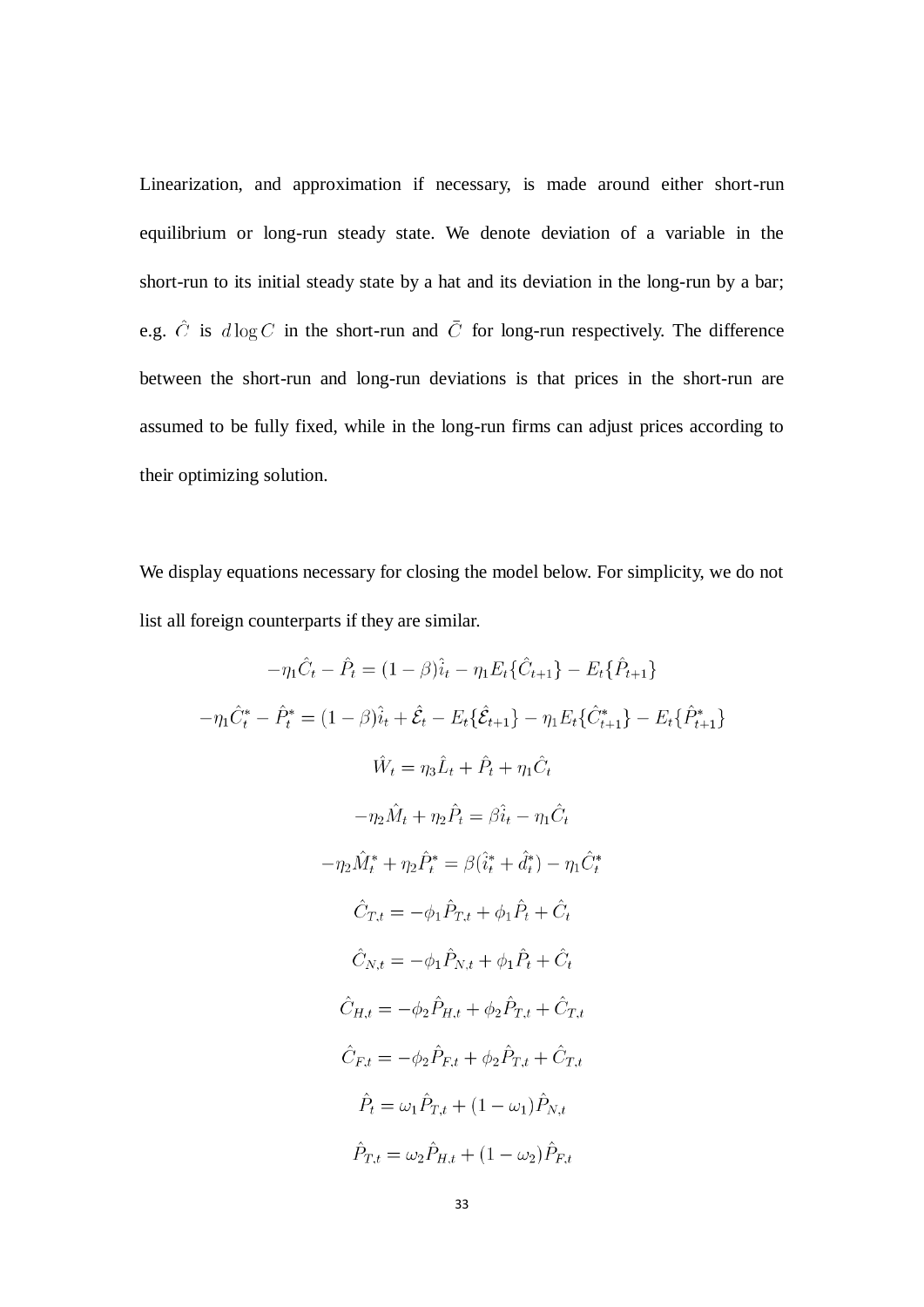$$
\hat{Y}_{T,t} = \hat{Z}_{T,t} + \hat{L}_{T,t}
$$
\n
$$
\hat{Y}_{N,t} = \hat{Z}_{N,t} + \hat{L}_{N,t}
$$
\n
$$
\hat{Y}_{T,t} = \omega_2 \hat{C}_{H,t} + (1 - \omega_2) \hat{C}_{H,t}^*
$$
\n
$$
\hat{Y}_{N,t} = \hat{C}_{N,t}
$$
\n
$$
\hat{L}_t = \omega_1 \hat{L}_{T,t} + (1 - \omega_1) \hat{L}_{N,t}
$$
\n
$$
\hat{P}_{N,t} = 0
$$
\n
$$
\hat{P}_{H,t} = 0
$$
\n
$$
\hat{P}_{F,t}^* = 0
$$
\n
$$
\hat{P}_{F,t}^* = \hat{\mathcal{E}}_t
$$
\n
$$
\hat{P}_{H,t}^* = -\hat{\mathcal{E}}_t
$$
\n
$$
\hat{B}_t = \omega_1 (1 - \omega_2) \left( \hat{\mathcal{E}}_t + \hat{P}_{H,t}^* + \hat{C}_{H,t}^* - \hat{P}_{F,t} - \hat{C}_{F,t} \right)
$$
\n
$$
\hat{C}A_t = \hat{B}_t
$$

Conditions used for the linearizing of the model are:

$$
\omega_1 = \bar{\omega}_1^{\frac{1}{\phi_1}} \left( \frac{C_{T,0}}{C_0} \right)^{\frac{\phi_1 - 1}{\phi_1}}
$$

$$
\omega_2 = \bar{\omega}_2^{\frac{1}{\phi_2}} \left( \frac{C_{H,0}}{C_{T,0}} \right)^{\frac{\phi_2 - 1}{\phi_2}}
$$

Also some equations are approximated by imposing conditions on the initial state of the economy:

$$
\omega_1 = \bar{\omega}_1
$$

$$
\omega_2 = \bar{\omega}_2
$$

$$
C_{T,0} = Y_{T,0}
$$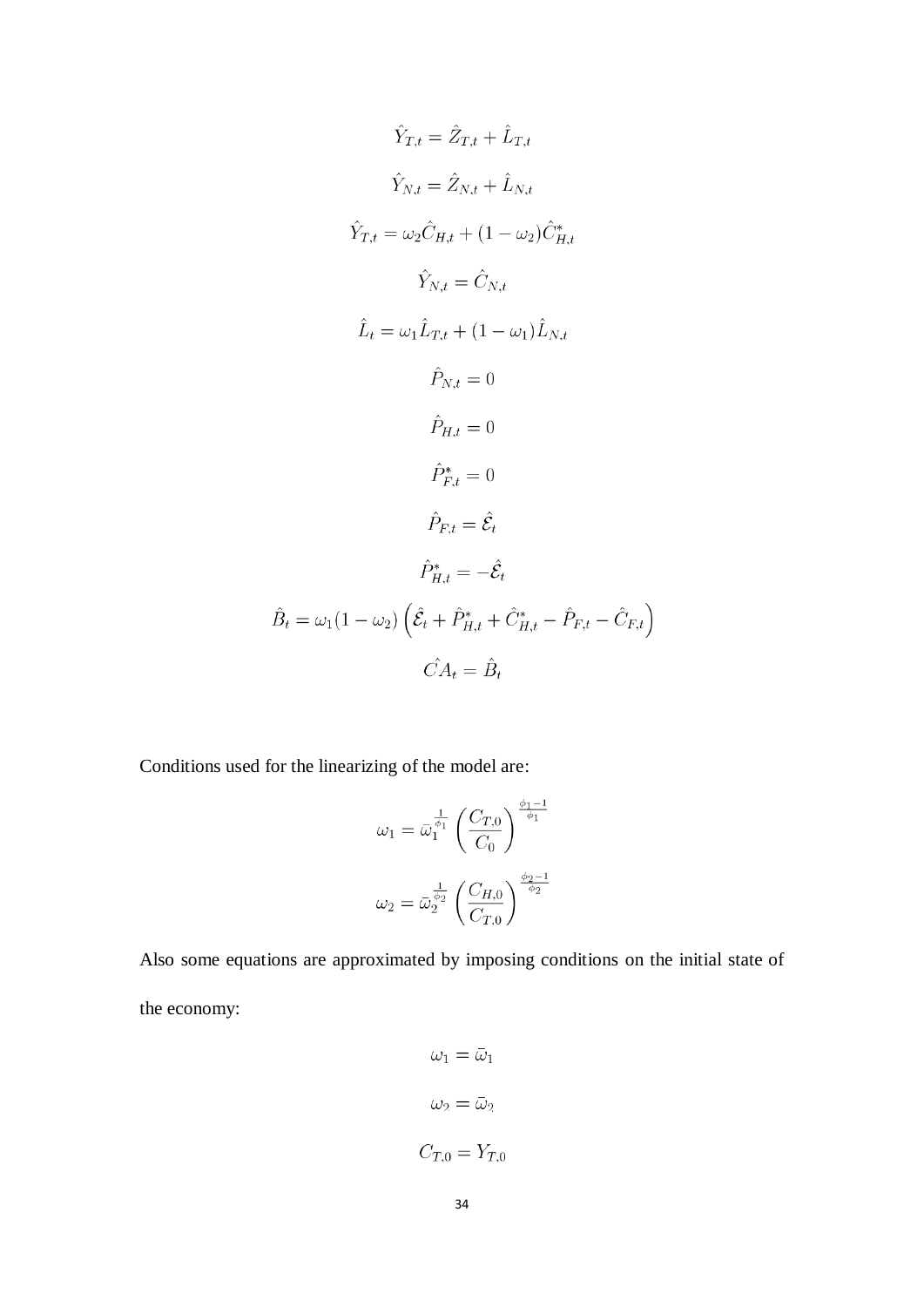$$
C_0 = C_{T,0} + C_{N,0}
$$

 $\hat{B}_t$  is defined as the ratio of bond holdings to initial nominal GDP of the home economy:

$$
\hat{B}_t = \frac{B_t}{P_{H,0} Y_{T,0}}
$$

Long-run linearized equations are similar as the short-run ones, except for the following. The Euler equation collapses in the long-run steady state:

$$
\bar{i}=0
$$

In the long-run, we assume that firms fully adjust prices hence long-run prices of goods are flexible ones:

$$
\bar{P}_N = \bar{W} - \bar{Z}_N
$$

$$
\bar{P}_H = \bar{W} - \bar{Z}_T
$$

The current account in the long-run is defined as:

$$
\bar{CA} = \bar{B} - \hat{B}
$$

Finally, we close the model by specifying optimal monetary policies of the two countries. We assume that each country chooses their monetary policy as if in a closed economy synthesis (Corsetti and Pesenti 2005). Thereby monetary policy is to stabilize the economy from shocks to productivity. Assuming that at the initial, productivity of both sectors are symmetric:

$$
Z_{T,0}=Z_{N,0}
$$

Optimal monetary policy is derived as the weighted average of productivity shocks in